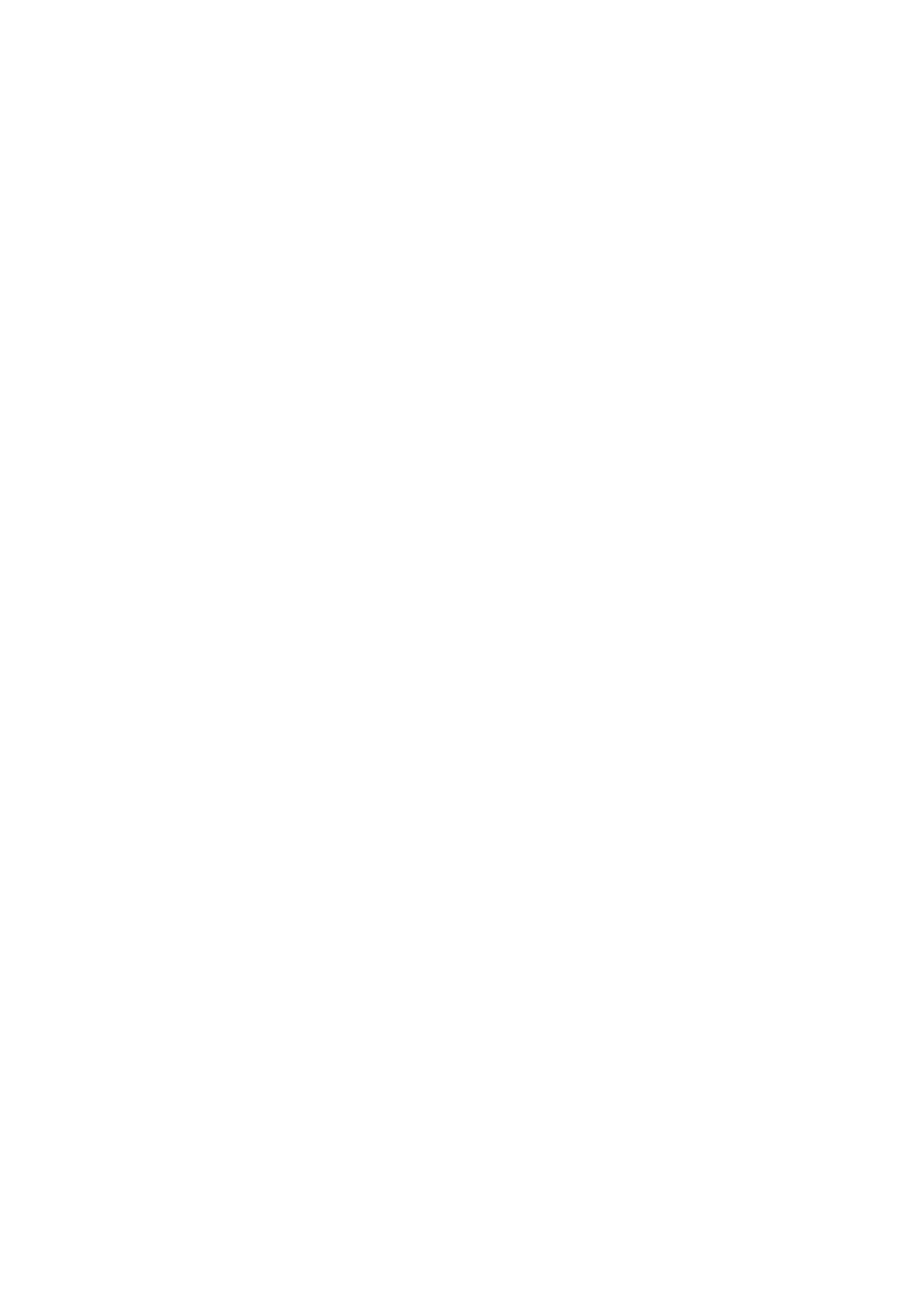## **Table of contents**

| Person-centred and outcome focused                                                                      | 11  |
|---------------------------------------------------------------------------------------------------------|-----|
| Inclusive                                                                                               | 15  |
| Well led                                                                                                | 18  |
| Promotes a sustainable and diverse market place 21                                                      |     |
| How well equipped are the council to effectively shape<br>the market for care, support and wellbeing?   | 24  |
| Recommendations for the future organisation of<br>commissioning activity to achieve better outcomes? 26 |     |
| What are the main challenges?                                                                           | 27  |
|                                                                                                         | .28 |
| Appendix 1 – Commissioning for Better Outcomes                                                          |     |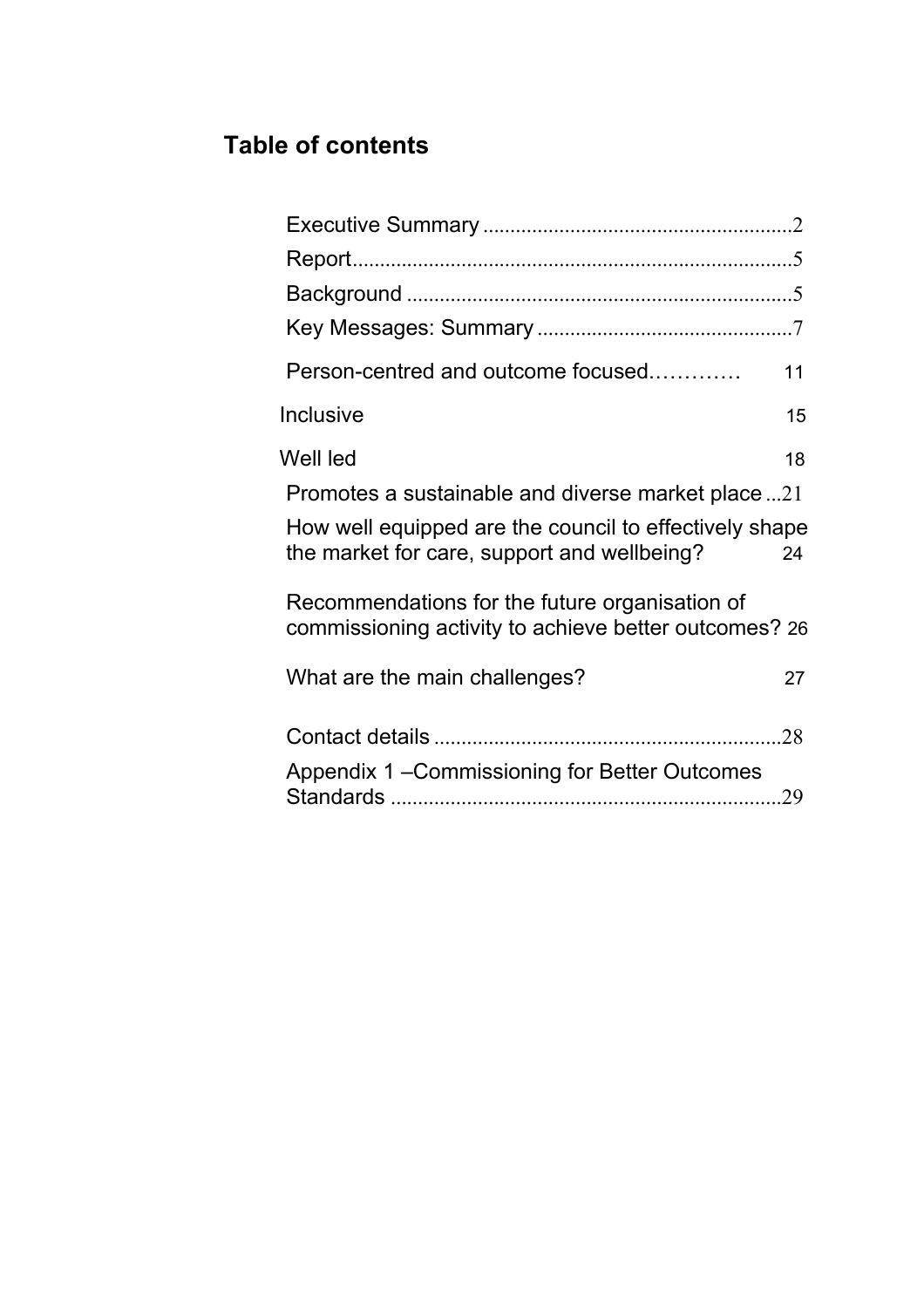# **Executive Summary**

Commissioning is the Local Authority's cyclical activity to assess the needs of its population for care and support services, then designing, delivering, monitoring and evaluating those services to ensure appropriate outcomes. Effective commissioning cannot be achieved in isolation and is best delivered in close collaboration with others, most particularly people who use services and their families and carers.

Successful outcomes are described in the Adult Social Care Outcomes Framework, Making it Real Statements, Making Safeguarding Personal and ADASS top tips for Directors, but above all must be described and defined by people who use services.

The Commissioning for Better Outcomes standards have been designed to support continuous improvement of commissioning through self-assessment and Peer Challenge to achieve improved outcomes for individuals, families, carers and communities. The standards support and are aligned with the aims of the Care Act 2014 and are being piloted to test their value in supporting the achievement of transformational change and value for money.

Solihull Metropolitan Borough Council (SMBC) requested that the Local Government Association (LGA) undertake a Commissioning for Better Outcomes (CBO) Peer Challenge at the Council and with partners and kindly agreed to help pilot the Commissioning for Better Outcomes standards developed by Birmingham University with LGA and ADASS and funded by the Department of Health. The work was commissioned by Ian James, Director, Adult Social Care and Communities, Solihull MBC. He was seeking an external view on the quality of commissioning activity at Solihull MBC in the Adults Social Care department and with partners to deliver effective outcomes. The Council intends to use the findings of this peer challenge as a marker on its improvement journey. The specific scope of the challenge was:

- 1. How well is Solihull achieving improved outcomes for people?
- 2. In Solihull, How well equipped is the Council to effectively deliver the Care Act duties to shape the market for care, support and wellbeing?
- 3. Given the recent realignment of leadership portfolios in Solihull, what recommendations could be provided for the future organisation of commissioning activity to achieve better outcomes?

In addition to the scope of the work above, the peer team was asked to consider:

- What recommendations could be provided for the future organisation of commissioning activity to achieve better outcomes given the recent realignment of leadership portfolios in Solihull?
- What were the main challenges for Solihull with regard to commissioning?
- What suggestions could be given for future leadership and governance?

The first two questions are considered in the body of the report as they align to the domains within the standard. The third question and the bullets above are considered from paragraph 60 onwards of the report.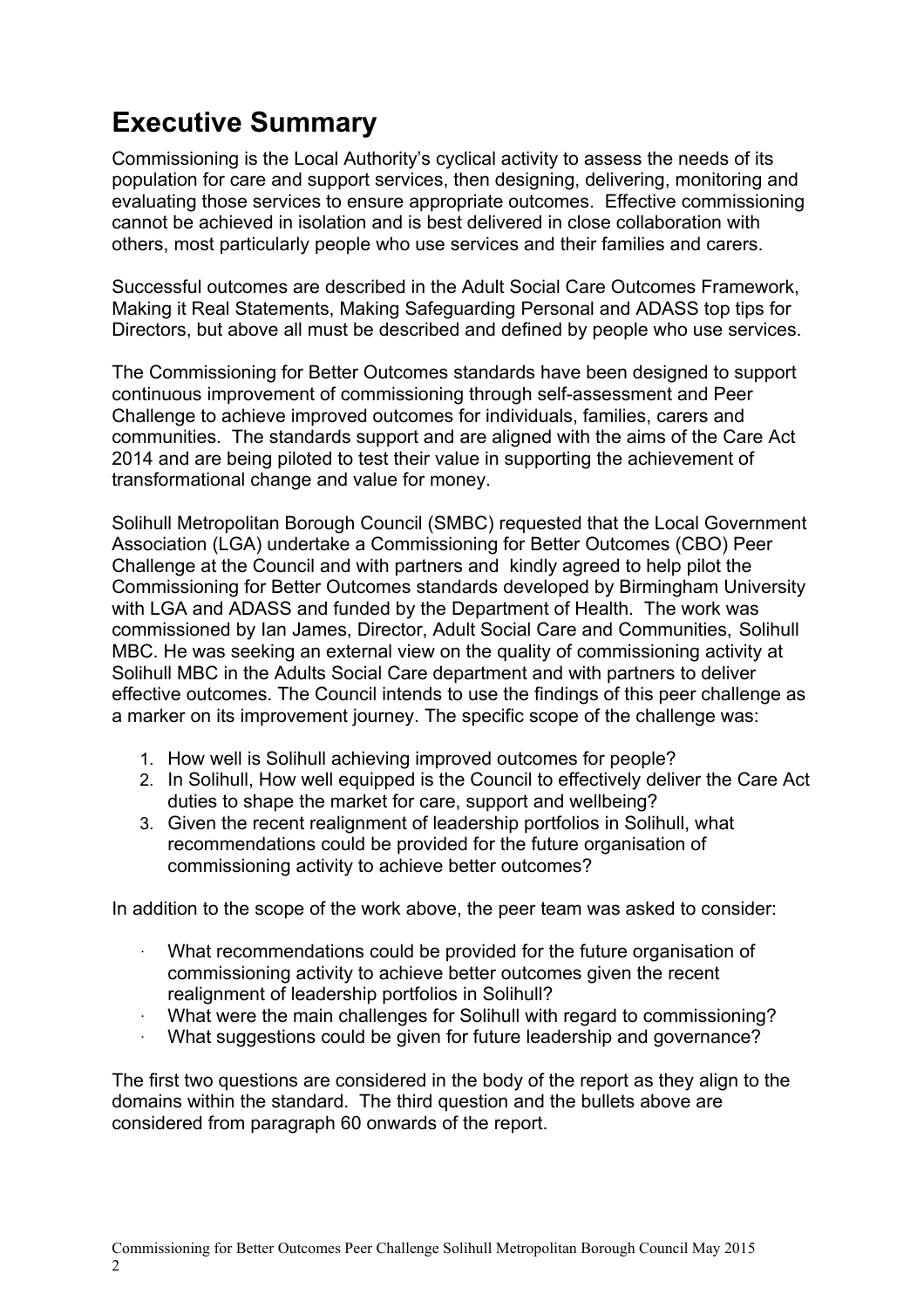As proxy indicators for the market shaping duty being closely monitored nationally, the peer team also undertook to analyse the extent to which the Council monitored whether providers of services paid minimum wage to workers and whether the Council were aware of the number of visits taking 15 minutes or less.

The team found that commissioners were aware that 15 min visits should only take place at the specific request of people who used services, and as such the use of short visits was deemed to be appropriately reviewed and monitored by the team and the recently implemented electronic home care monitoring system assists the Council with maintaining close monitoring of this. During the course of the Peer Challenge there were examples of 15 minute calls being utilised for duties relating to task and function appropriately with consent of service users. The use of 15 minute calls as a matter of practice seemed to occur in some service areas, however, did not appear to be the norm nor expected practice across the wider service.

With regard to minimum wage, the Care Quality Monitoring Officers confirmed that there was no additional contractual requirement for domiciliary care and care home providers to pay the minimum wage as it is a legal requirement. Already, included in monitoring visits is a check on homecare provider's rotas to ensure that they are "reasonable" and that worker's travel time is being paid for. The Council had worked to ensure that tender submissions approximately 12 – 18 months ago and had built in calculations to make sure that minimum wage was offered to employees. Housing and support providers noted that Solihull had a clear focus on evidencing the national minimum wage. Some care providers informed us that they were paying their staff team a living wage, although this was becoming more difficult to achieve.

The Council was taking steps in relation to home care services to commissioning pilots in more rural parts of the borough that consider the logistics and scheduling of visits and cost of travel time. Further consideration however may need to be given to the way electronic home care monitoring has been implemented and further dialogue with provider in relation to this could support a further shift towards focusing on outcomes and not time and task.

A peer challenge is designed to help an authority and its partners assess current achievements, areas for development and capacity to change. The peer challenge is not an inspection. Instead it offers a supportive approach, undertaken by friends – albeit 'critical friends'. It aims to help an organisation identify its current strengths, as much as what it needs to improve. But it should also provide it with a basis for further improvement.

#### **Strengths**

Solihull's strong leadership team seen to be open honest, trustworthy and good to work with. Care Home Providers say relationships have improved under the Director of Adult Social Care's lead. There were some positive comments about commissioners and contract staff, Extra care being a good example of this. Several social workers said commissioners were approachable.

There were some examples of excellent services and a tangible enthusiasm to pilot new ways e.g. rural pilot for homecare, services for dementia carers and their cared for, virtual wards and Learning Disability Services Acute Liaison.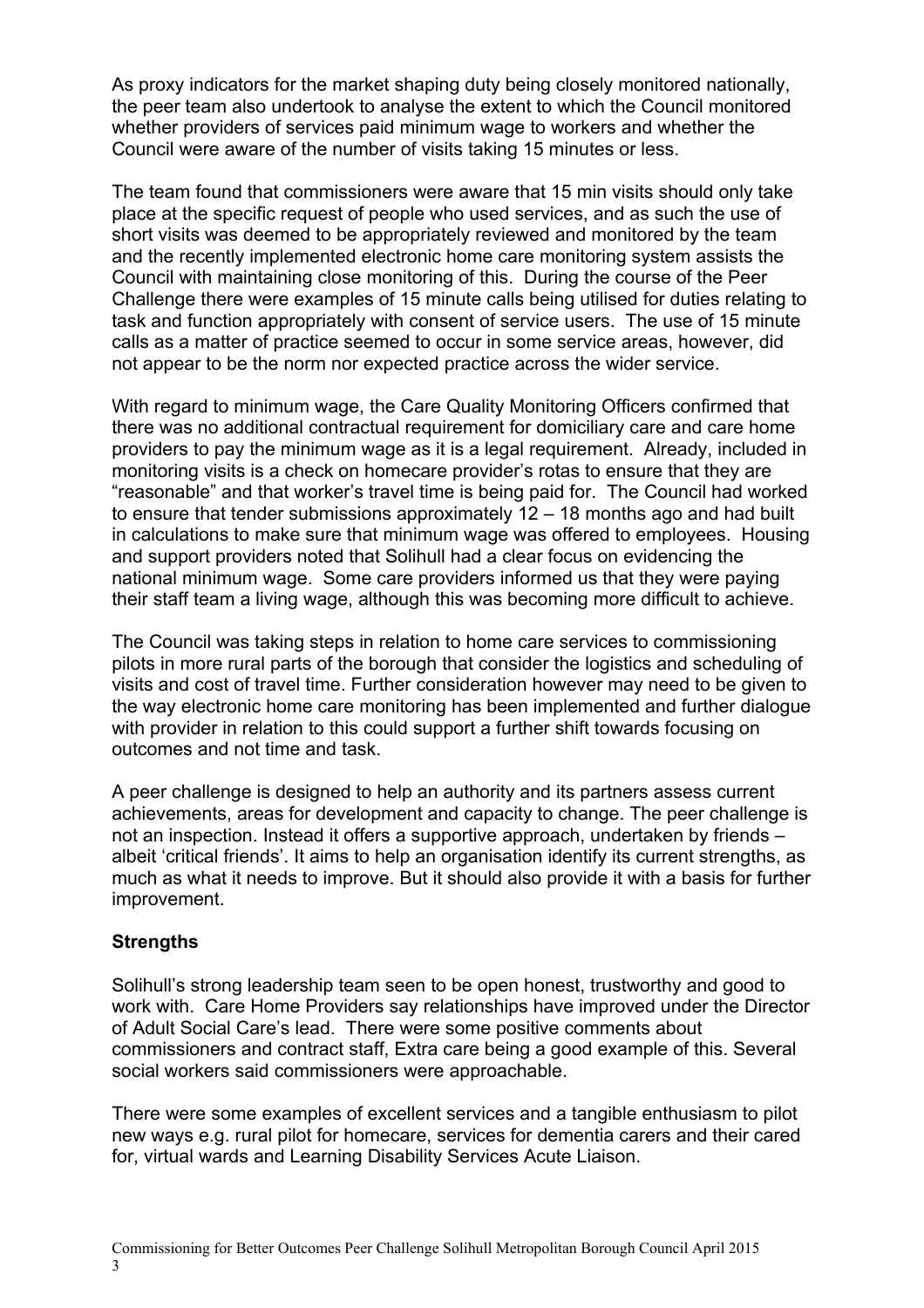Solihull is building on the enthusiasm generated by the Better Care Fund (BCF) to embrace integration and good practice across Health and Social Care.

Solihull has a strong corporate approach securing social value from the regeneration agenda with an admirable focus on the "Solihull pound"..

Solihull is using the LEAN methodology to become more efficient and is implementing new tools e.g. Care Billing, Performance management

#### **Areas for consideration**

The December 2014 Peer Review of Adult Social Care suggested that traditional care management approaches should be reviewed; The review team identified that as yet this work has not had an opportunity to create an impact.

Strengthen and develop a more systematic approach to demand forecasting that maximises the use of all available data to inform strategic planning and a strategic commissioning approach.

Governance processes are complex and would be more effective and efficient if they were streamlined.

The ICASS project (Integrated Care and Support Solihull) was very well regarded. But the workstream to involve primary care may need to be accelerated

Restate guidance for individual commissioning

The care pathway for social care staff to follow needs to be re stated to eliminate confusion and support further personalisation of services. Social care staff need to understand their role in care pathways and the interface with commissioning.

The staffing capacity of the in house re-ablement team to be reviewed

The opportunity to take a system wide focus on wellbeing needs to be grasped.

Improving access to information and advice has been given a lot of consideration. There are many routes in to information and advice and this needs simplifying for professionals and people who use services.

The report includes detailed comment across the Commissioning for Better Outcomes Standards as well as specific answers to the scoping questions posed to help Solihull Metropolitan Borough Council and partners to continue to develop and improve.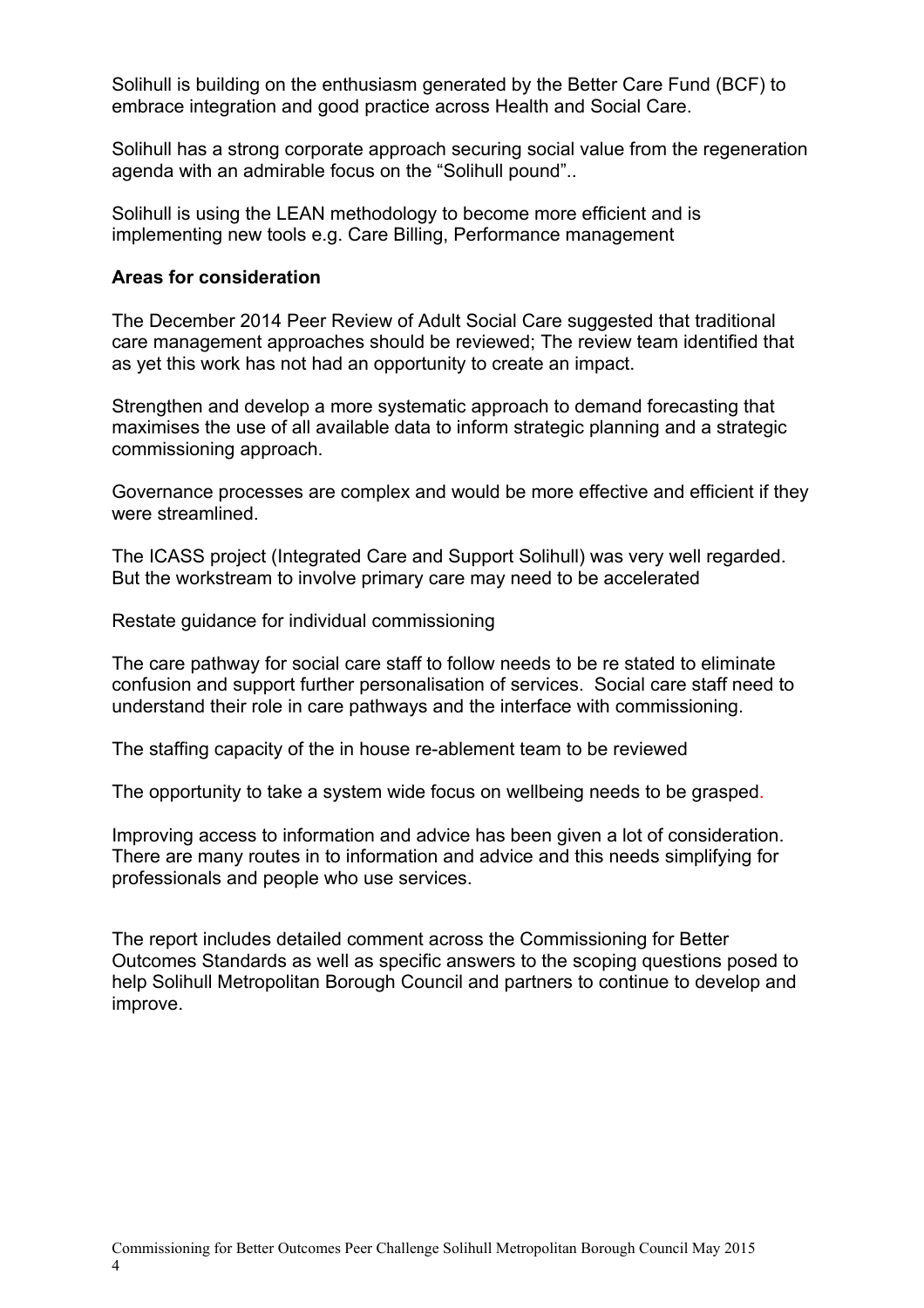# Report **Background**

- 1. Solihull Metropolitan Borough Council (SMBC) kindly agreed to help pilot the Commissioning for Better Outcomes standards developed by Birmingham University with LGA and ADASS and funded by the Department of Health by undertaking a Commissioning for Better Outcomes Peer Challenge at the Council and with partners. The work was commissioned by Ian James, Director, Adult Social Care and Communities, Solihull Metropolitan Borough Council. He was seeking an external view on the quality of commissioning activity at Solihull Metropolitan Borough Council in the Adults Social Care department and with partners to deliver effective outcomes. The Council intends to use the findings of this peer challenge as a marker on its improvement journey. The specific scope of the work was:
- · How well is Solihull achieving improved outcomes for people?
- In Solihull, How well equipped is the Council to effectively deliver the Care Act duties to shape the market for care, support and wellbeing?
- · Given the recent realignment of leadership portfolios in Solihull, what recommendations could be provided for the future organisation of commissioning activity to achieve better outcomes?
- 2. A peer challenge is designed to help an authority and its partners assess current achievements, areas for development and capacity to change. The peer challenge is not an inspection. Instead it offers a supportive approach, undertaken by friends – albeit 'critical friends'. It aims to help an organisation identify its current strengths, as much as what it needs to improve. But it should also provide it with a basis for further improvement.
- 3. The benchmark for this peer challenge was the Commissioning for Better Outcomes Standards (Appendix 1). These were used as headings in the feedback with an addition of the scoping questions outlined above. There are 12 standards grouped into four domains:
	- Person-centred and outcomes-focused
	- **Inclusive**
	- · Well led
	- Promotes a sustainable and diverse market place
- 4. The members of the peer challenge team were:
	- **Wendy Fabbro,** ADASS Associate
	- **Victoria Gibbs,** Head of Integrated Commissioning, North Lincolnshire Council.
	- **Corinne Moocarme,** Joint Commissioning Lead, LB Lewisham/NHS Lewisham CCG.
	- **Jonathan Lillistone,** Head of Commissioning, LB Southwark,
	- **Councillor Colin Noble,** Suffolk County Council, LGA CWB Board Member, National Portfolio Holder for Health and Social Care Integration.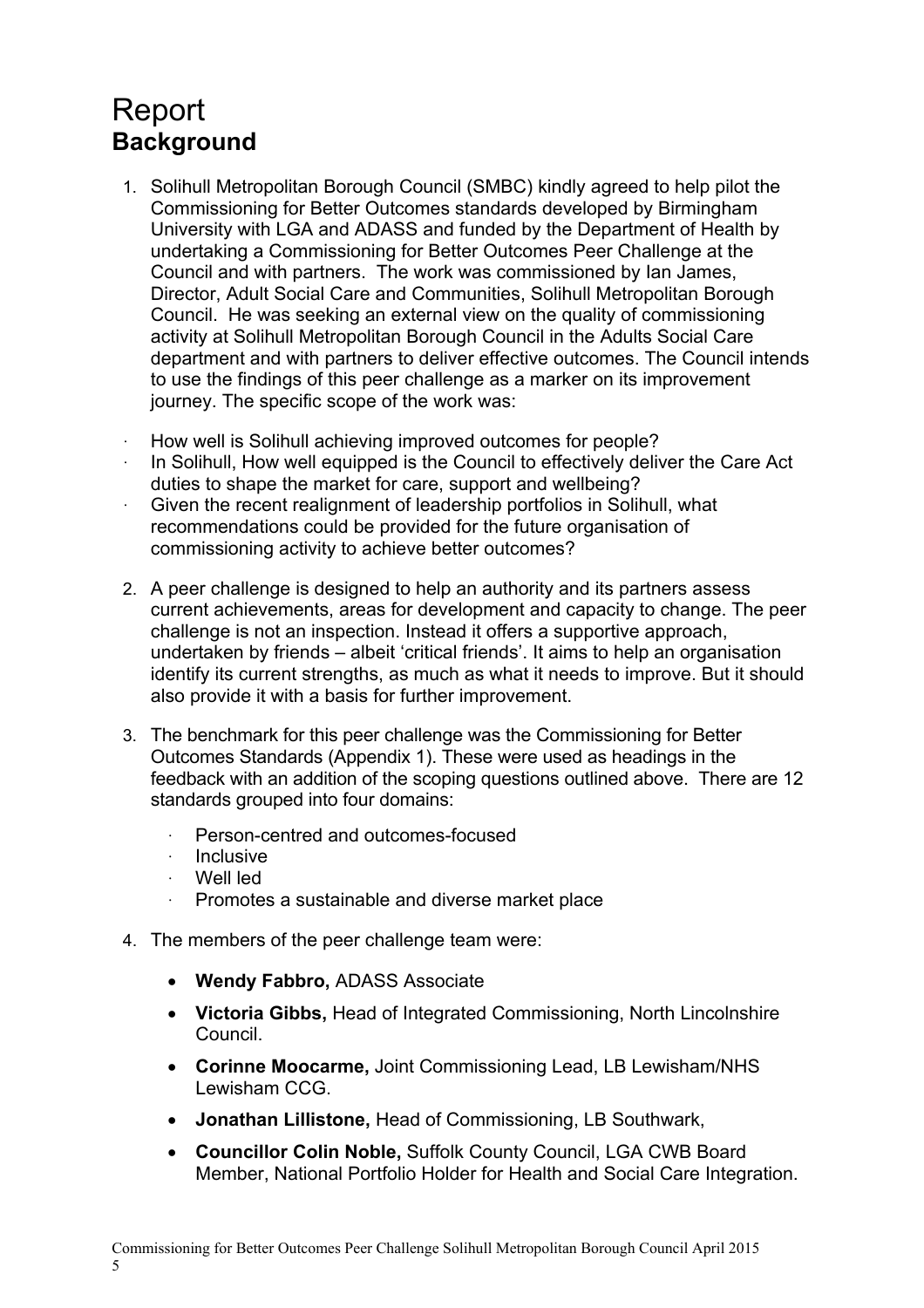- **Michelle Braithwaite,** Expert by Experience
- **Venita Kanwar,** Challenge Manager, Local Government Association.
- 5. The team was on-site from 17th  $-20<sup>th</sup>$  March 2015. To effectively deliver the strengths and areas for consideration in this report the peer challenge team reviewed over twenty documents, held over 54 meetings and met and spoke with at least 180 people over four on-site days spending 35 working days on this project with SMBC, the equivalent of 245 hours. The programme for the on-site phase included activities designed to enable members of the team to meet and talk to a range of internal and external stakeholders. These activities included:
	- $\cdot$  interviews and discussions with councillors, officers, partners and providers
	- · focus groups with managers, practitioners, frontline staff and people who access services and carers
	- · reading a range of documents provided by the Council, including a Self-Assessment against the Commissioning for Better Outcomes Standards
- 6. The LGA would like to thank Ian James the Director of Adult Social Care and Communities and his colleagues for agreeing to be one of the Commissioning for Better Outcomes Peer Challenge pilots at very short notice and the excellent job they did to make the detailed arrangements for a complex piece of work with a wide range of members, staff, partners, those who access services, carers, partners and others. The peer team would like to thank all those involved for their authentic, open and constructive responses during the challenge process and their obvious desire to improve outcomes. The team was made welcome and would in particular like to thank Ian James, Director of Adult Social Services, Karen Murphy, Assistant Director, Performance Planning and Commissioning and Stephen Munday, Director of Public Health and Commissioning, for their invaluable assistance in planning and undertaking this review.
- 7. Our feedback to the Council on the last day of the challenge gave an overview of the key messages. This report builds on the initial findings and gives a detailed account of the challenge.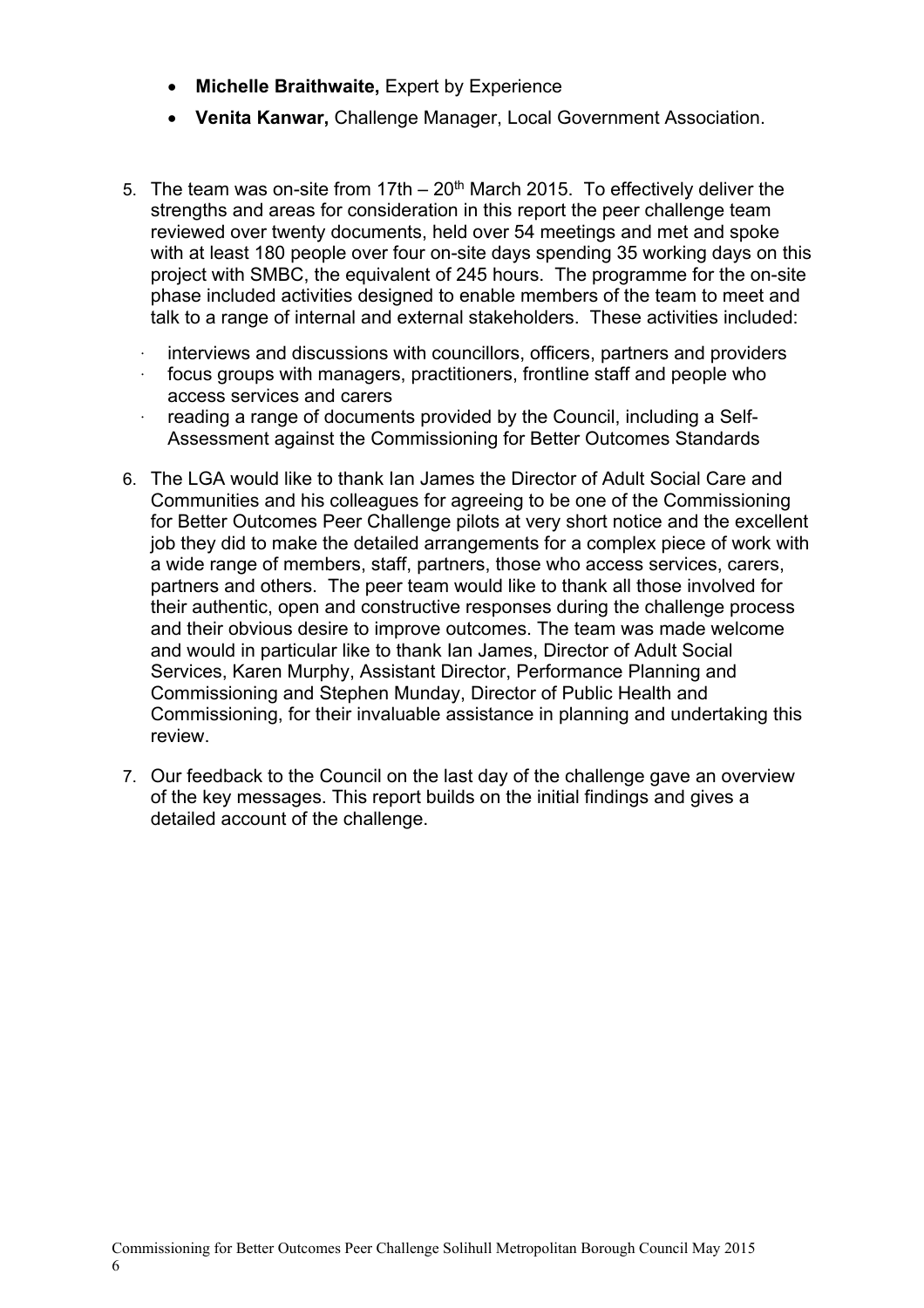## **Key Messages: Summary**

#### **Strengths**

- Leadership- strong leadership team seen to be open honest, trustworthy and good to work with. Care Home Providers say relationships have improved under Directors leadship
- Some positive comments about commissioners and contract staff
	- $\circ$  Extra care very positive about working with SMBC
	- o Some social workers say commissioners are approachable
- Some excellent services- and enthusiasm to pilot new ways e.g.
	- o rural pilot
	- o dementia carers very positive, e.g. in virtual wards and
	- o LD acute liaison
- Strength in building enthusiasm to embrace integration and good practice in BCF.
- Strong corporate approach securing social value from the regeneration agenda
- Focus on Solihull pound to be admired.
- Implementing new tools to be more lean, Care Billing, Performance management

#### **Areas for consideration**

- Personal Budgets (PB) and Direct Payments (DP) are clearly in place, but more needs to be done to articulate menus of options for spend, and to stimulate the development of micro providers.
- The Council needs to develop a way for care reviews and support plans/support planning to inform commissioning plans.
- More needs to be done to consider the contribution from primary care to shape and influence commissioning.
- Enable intelligence about self-funders choices to inform commissioning.
- 8. Solihull has a strong leadership team. Partners all spoke of the commitment of the top team and the willingness to work in partnership to achieve improved, efficient and effective services. Providers spoke of the improved relationship with the Council under the new director's leadership.
- 9. Social care staff and providers spoke of the approachability of some commissioners, with good relationships being forged.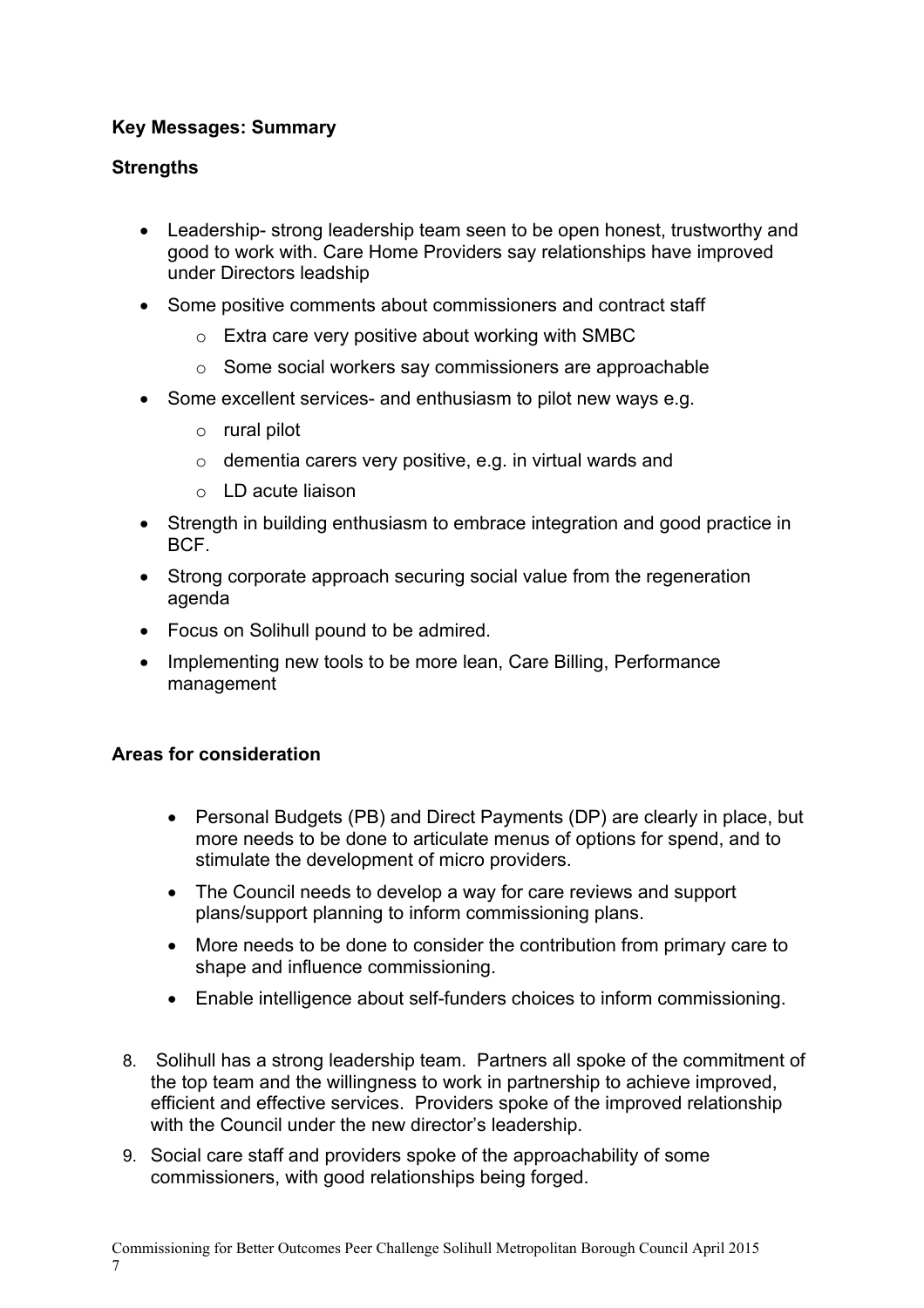- 10. The Council is delivering some excellent services and there is a real enthusiasm to pilot new ways of delivering services for example; the rural pilots for home care services to address the challenges of delivering care and meeting need in some parts of the borough, and the longstanding commitment to and evidence of delivery of new models of supported living for people with learning disability including services focused on younger people moving through transition. Furthermore there are strong and effective working relationships in relation to designing and delivering housing and support services as an alternative to traditional and residential care. The number of Extra Care type developments is increasing within Solihull, and whilst the Council may not be the Commissioner in relation to funding the schemes, the collaborative working within and across the Council and housing and support providers is commendable.
- 11. It was evident that Solihull has embraced integration, and all partners spoke highly of the fact that partners are working across organisations and the commitment of the Council to joint and integrated working. The Integrated Care and Support Solihull (ICASS) structure and governance has been put into place to oversee the development of the Better Care Fund. The ICASS evolved from a history of partnership working in relation to integrated care and was born out of the initial bid for Pioneer status. Whilst the bid was unsuccessful, Solihull continued with its plans to integrate and transform services for the frail and elderly. The ICASS has dedicated staff, supporting, leading and monitoring the BCF schemes in order to transform the way that services are delivered to and experienced by the people that use them. The ICASS workstreams are led by Council Officers and partners, e.g. a GP with regular reporting into the Programme Board.

Senior Officers and Solihull Clinical Commissioning Group (CCG) meet regularly to oversee progress. Plans for capturing integrated outcome data were clearly articulated; however, as yet the system for capturing outcomes is in its infancy. A number of initiatives regarding prevention and diverting people from acute care services were evident, e.g. the emerging information and advice hubs informed by the pilot hub at Chelmsley, integrated teams, use of Assistive Technology, social prescribing, and the Solihull Integrated Discharge Team.

Whilst the ICASS system has clear governance, the system of programme groups, task and finish groups, programme boards seemed overly complex and burdensome. Practitioners and Managers shared that the governance route to progressing a report and decision, is complex and time consuming, due to the potential number of reports for a number of groups and boards. This means progress is hindered

There is scope to build on this strong foundation and good partnership working in future iterations of the BCF. In particular consideration could be given to strengthening the focus on social care and prevention within the BCF.

12. We heard about the corporate commitment to regenerating North Solihull and the positive difference new housing, GP practices, transport and schools were making to communities. Contracts for services are incorporating clauses around social value, and officers are planning how social value can be embedded into the Business Charter for social responsibility. Solihull is working to diminish health inequalities but needs to strengthen its analysis of demographics, need and inequality to fully realise this ambition.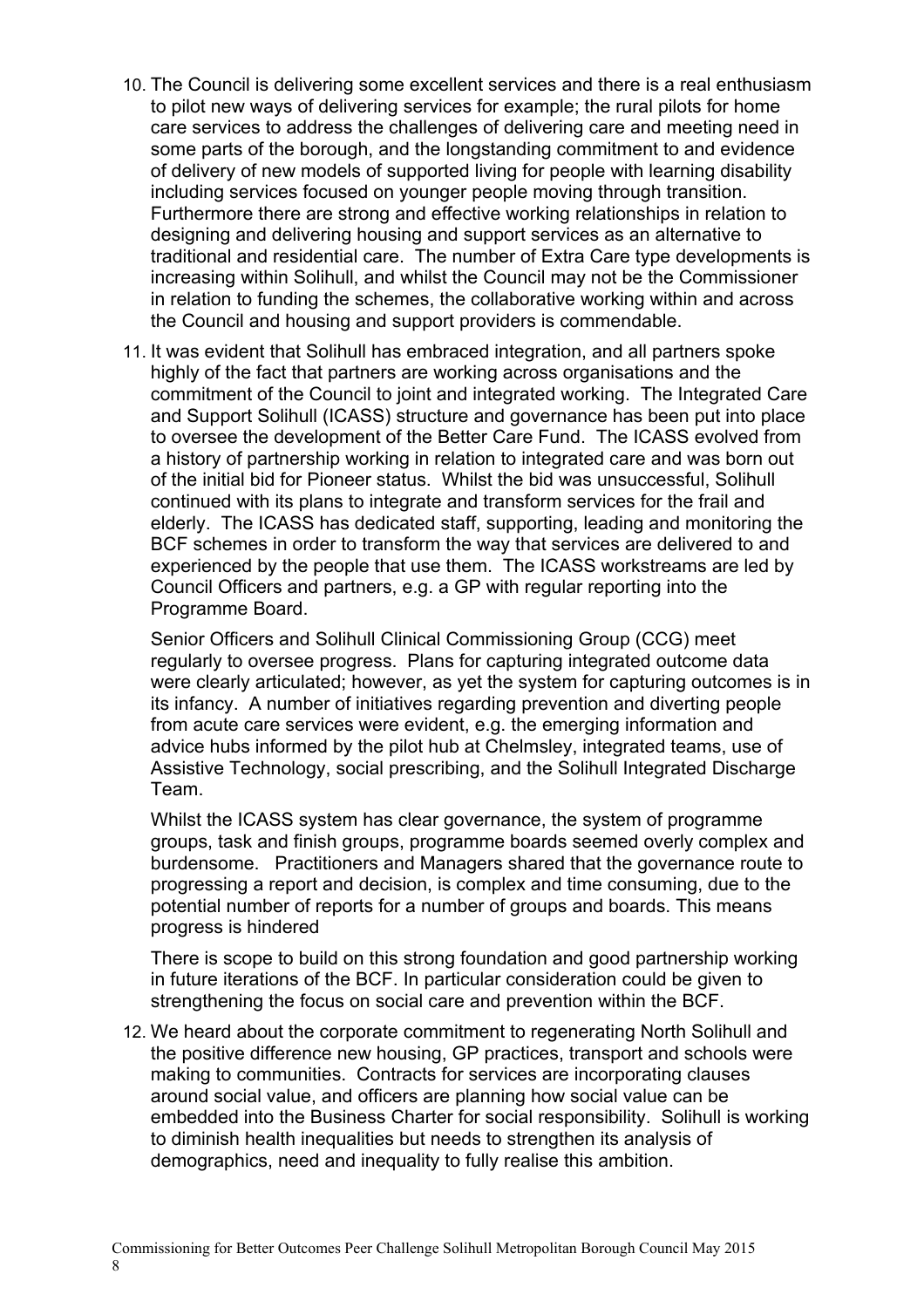- 13. Social value policy focus is on local employment opportunities, but there is an opportunity to have a stronger focus on employment for disabled people. Performance and outcomes for people with learning disabilities in employment has dropped and is below comparators and the England average. Given the high levels of regeneration in Solihull and the relative wealth of the area, more could be done to enable more people with learning disabilities to be successfully engaged in employment. Consideration should be given to how the Council, partners and providers could contribute to employment opportunities and the use of clauses in future commissioning activity. It was not clear to the Peer Team how the commissioning skills developed during the Regeneration work were being shared to enhance social care commissioning
- 14. The team heard about the Solihull Pound and the commitment to planning how best to utilise it and the £15M committed within the Better Care Fund (BCF). The Council and partners are keen to get the best out of the Solihull pound in relation to inward investment, value for money and efficient and effective services. The methodology around the Solihull pound could be expanded to consider the merits of the Solihull pound for prevention in relation to reducing health inequalities and meeting the Care Act Duties of wellbeing and preventing and delaying the need for specialist services, and delivering required savings.
- 15. Solihull is using LEAN to drive efficiencies; Solihull is working with Coventry on procurement, with Warwickshire on improving contract management and with Birmingham to provide repairs and maintenance services. It will be important for social care commissioners to shape and influence how this joint work is taken forward to ensure benefits of joint procurement activity impact positively on social care services.
- 16. Personal budgets (PB) and Direct Payments (DP) are clearly in place; however we heard that carers and service users found the process of managing budgets and securing services to be complicated. Solihull should consider setting out a menu of services that could be purchased, and stimulate the market for micro providers based on intelligence gathered by people who have PB and DP. Work also needs to be done to raise the levels of confidence and awareness of those with personal budgets so that they are clear about how they can be used.

Whilst more people are taking up Direct Payments and Personal Budgets as an option, the rates of take-up are variable across the service areas. Positive examples were seen and heard in relation to how a Personal Budget had supported and enabled some people to exercise greater control and use more innovative ways to achieve choice and control, however, there was still some areas were the take-up could be increased. The December regional peer challenge highlighted some challenges in relation to the ethos around Personal Budgets and Direct Payments which was still evident during this peer challenge. There were some positive strides made in relation to enabling people with mental health needs to access Direct Payments and Personal Budgets.

17. Care plans and reviews can provide a wealth of outcome information about the effectiveness of services as well as providing commissioning information about needs assessment, what works and where the gaps in services are. The Council should develop specific systems to feed the process of reviews and care planning into commissioning, enabling outcome focused and person centred services to be developed. Guidance should be developed for Care Managers to assist with this.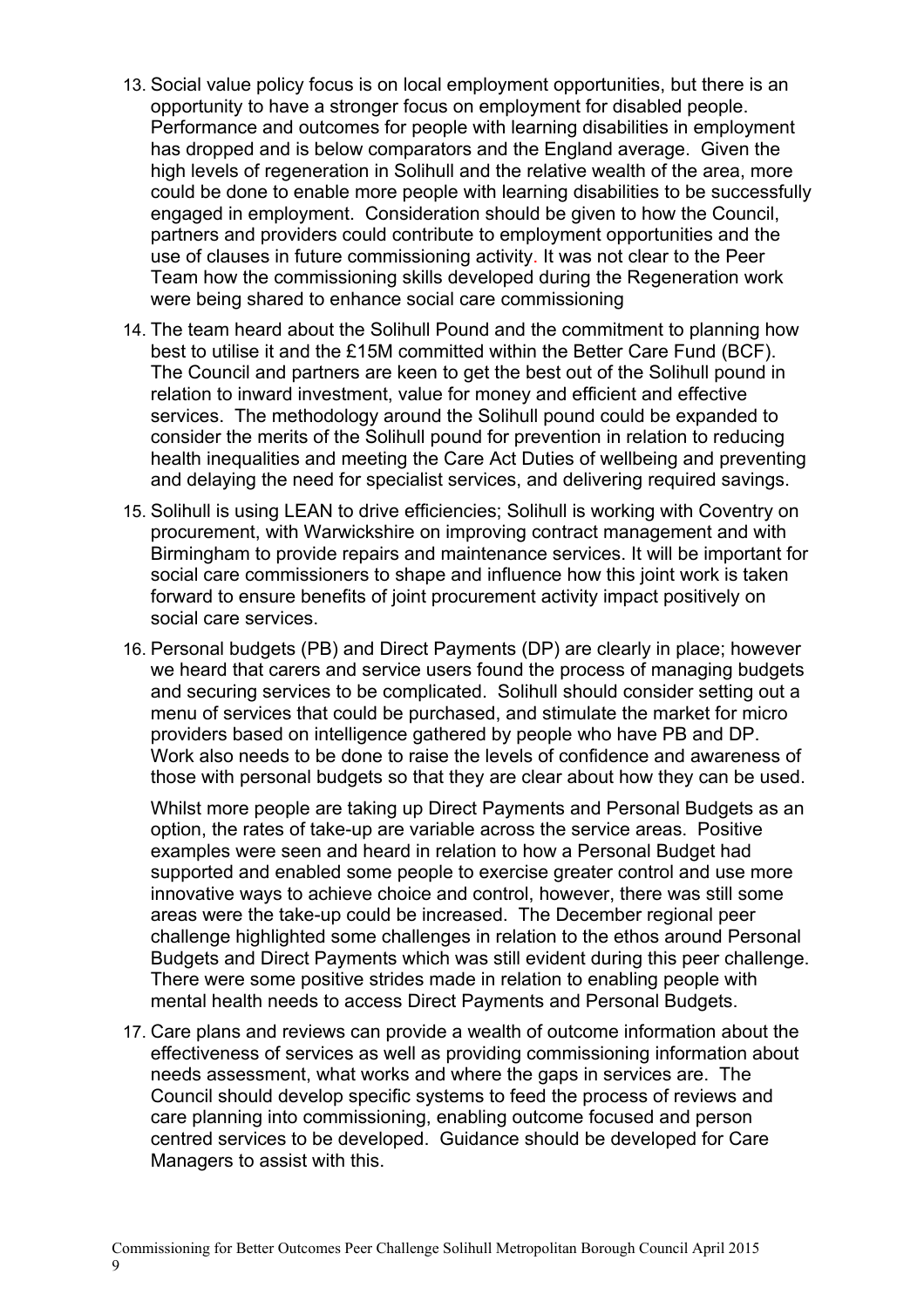18. The Council should consider involving and working more closely with selffunders, and with primary care services to influence commissioning and shape markets. Self-funders in Solihull currently gather most of their information about care and support services from primary care providers such as GP's. Closer links with primary care around commissioning would be beneficial and support the gathering of intelligence around the care and support needs of self-funders. The extent to which the Council is able to develop its understanding of selffunders will influence the extent to which is can shape, deliver and commission services collaboratively with the provider market for all Solihull residents not just those the Council or CCG fund. Understanding more about the purchasing power and behaviours of self-funders could generate efficiencies and stimulate the market to offer more preventative services to reduce and delay the need for specialist services. The Council could build on its positive relationships with GPs in order to consider and inform its commissioning intentions.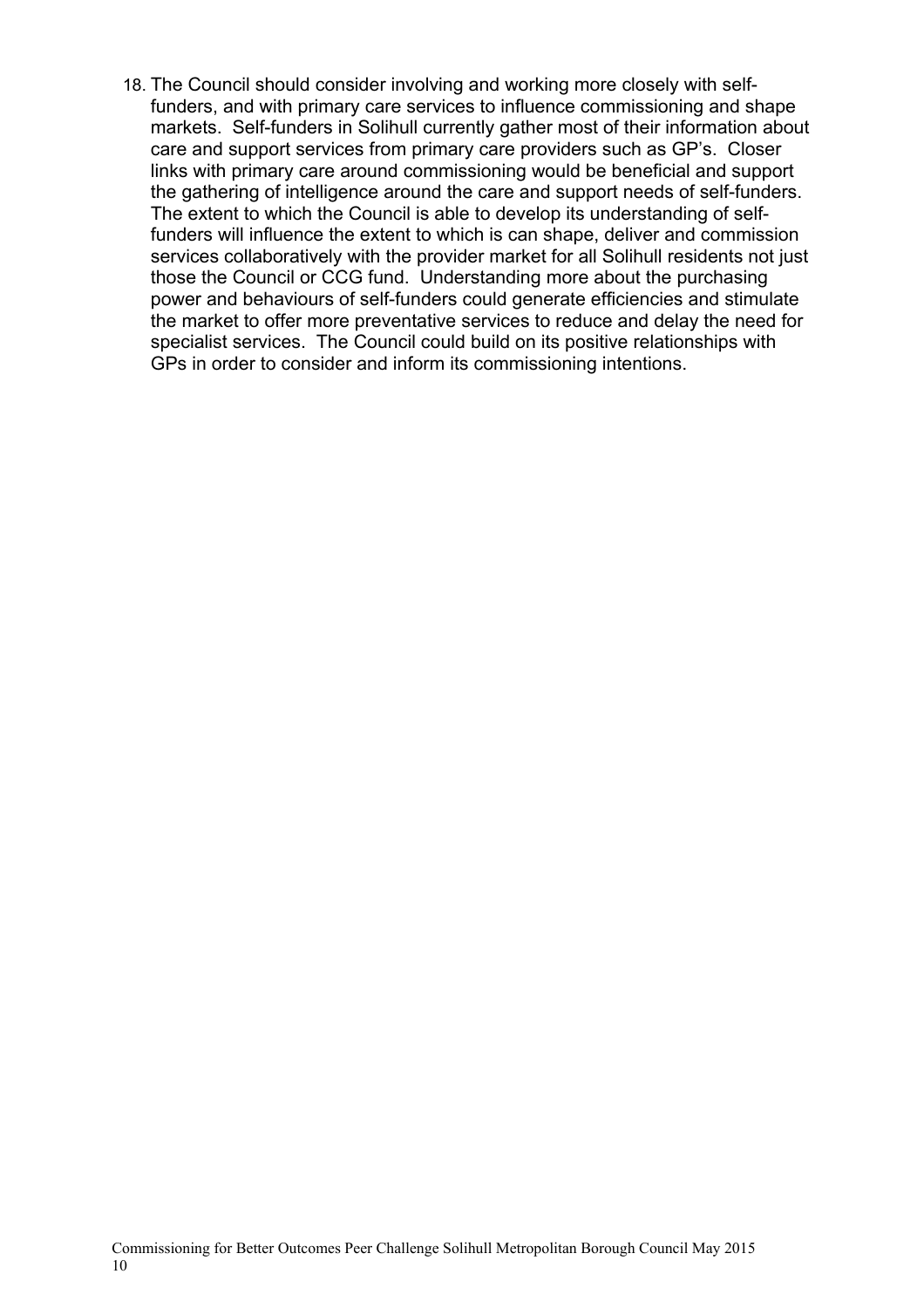## **Person-centred and outcome focused**

This domain covers the quality of experience of people who use social care services, their families and carers and local communities and so represents the purpose and aim of good commissioning. It considers the outcomes of social care at both an individual and population level

### **Strengths**

- Some excellent services and enthusiasm to pilot new ways e.g. Rural pilot, Dementia carers very positive, e.g. in virtual wards, good use of PA's to support individuals to become independent.
- 70% of carers have an assessed personal budget (PB)
- Use of Experts by Experience regarded as good practice and contributing to change.
- Empowerment, some evidence of relatives and people who use services attending case conferences thus contributing to the outcome focus in relation to Making Safeguarding Personal.
- Integrated systems to capture performance and outcomes via ICASS have been developed however yet to deliver outcomes.
- Support planning models will be evaluated on achievement of outcomes.
- SSAB making good use of intelligence around people feeling safe to inform SSAB prevention strategy.

#### **Areas for Consideration**

- Improve awareness of your access points for services and web and continue to work towards all access points being the 'right door first time', to avoid 'hand offs' and confusion.
- People who use services felt strongly that most Council services were 'traditional' and people were not encouraged to take up PB and DP.
- Join up all aspects of Making Safeguarding Personal by ensuring that outcomes are routinely collected from people who use services and inform future practice and commissioning.
- Transitions develop systems to capture intelligence and need at the earliest opportunity.
- Contracts not outcome focused, explore how Electronic Care Monitoring (ECM) could deliver more PCO focus.
- Care support plans and reviews should be used routinely to inform commissioning.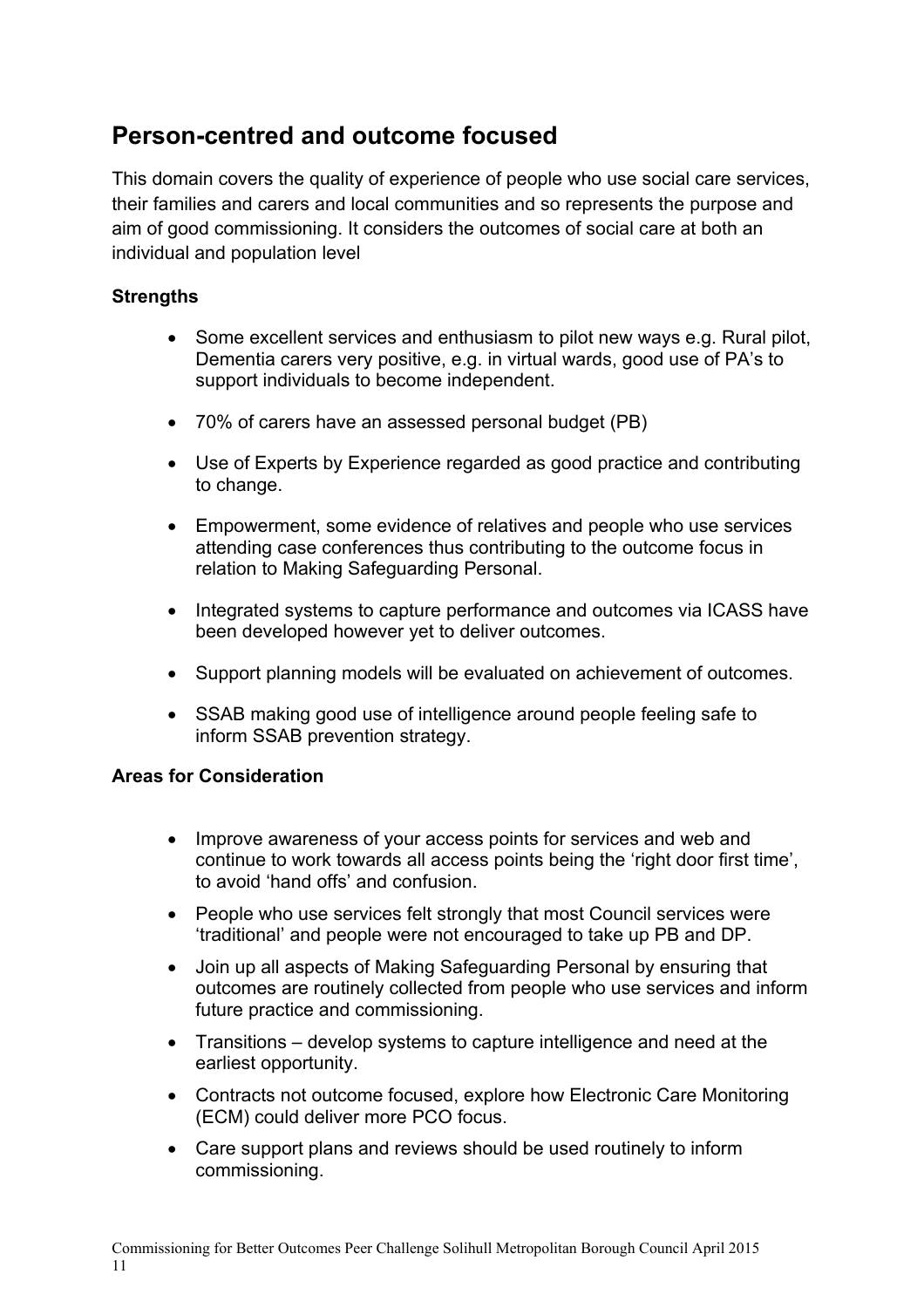- 19. Solihull Council have a number of excellent services in place, these are the Rural pilot, expression from dementia carers who very positive about services, especially about the dementia directory, and there is good use of Personal Assistants (PA's) to support individuals to become independent.
- 20. We heard that 70% of carers have received an assessment for a Personal Budget (PB) which is good performance. - Solihull MBC value the contribution of carers and this is evident by Solihull's Carers Strategy "Caring for our Carers, 2014 – 2017" which was co-produced with carers, Experts by Experience who care, and in conjunction with services that work with carers.
- 21. Solihull MBC work to empower people, this is evident by people who use services. Solihull has made a commitment to Making Safeguarding Personal and as part of this approach has been seeking and implementing ways of working that support and enable people and carers/ relatives to attend Case Conferences and learn from the outcomes that people wish to achieve whilst working with people to safeguard them in the community or in placement. The achievement of Making Safeguarding Personal will be further strengthened by capturing, understanding and implementing the outcomes that people wish to achieve.
- 22. Solihull MBC are proud of the work being delivered by Integrated Care and Support Solihull (ICASS), where the Council and partners have come together to better deliver integrated ways of working and integrated care services under the auspices of the Better Care Fund. The work streams under ICASS have been developed and are capturing information; however it is too early for systems to evidence outcomes. However this should result in intelligence and outcome data over time, which will provide information to assist commissioners in understanding how services are contributing to changing the people who use services, lives.
- 23. There are several ways of support planning that are currently being trialled and these will be evaluated to see which is the most successful in meeting the people who use service's outcomes. This involves having a "trusted assessor" approach and using Social Workers, Voluntary Organisations, Experts by Experience and Family members to devise and review Support Plans.
- 24. There were good examples of the Solihull Safeguarding Adults Board (SSAB) working with providers, in a preventative way, "We Trust you to Care". Information, advice and guidance is thematic and delivers information about infection control, nutrition, medicine management and dehydration. The SSAB has had an independent chair for the past three years and the SSAB Business Manager directly reports to the Director. The work of the SSAB is well regarded across providers, notably housing and care providers. The Quality Care Home Group has been established to give an early warning system in relation to aspects of care that could be improved thus preventing potential safeguarding alerts. The SSAB has an ambition to develop quality profiles in relation to regulated care, however, has yet this is in development. The methodology of the quality profiles was clearly articulated and would provide another safeguard in the residential and nursing care system.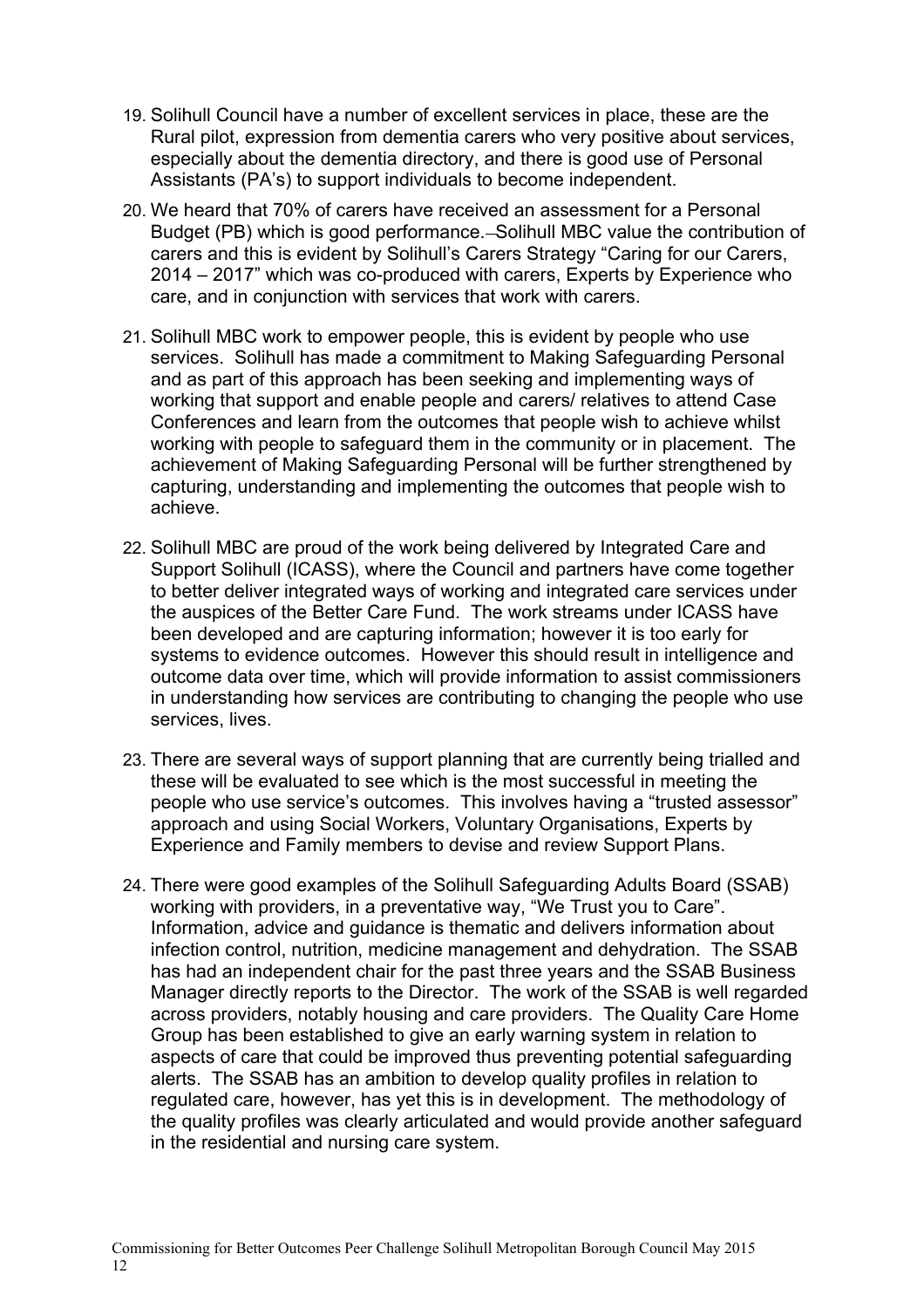- 25. The peer team heard about Solihull's Safeguarding and Housing event facilitated by SSAB, which was well received by providers. This provides a good foundation for increasing the understanding around hate crime, loneliness and social isolation, and the associated impact.
- 26. Residential and domiciliary care providers are represented on the SSAB by 4 not for profit organisations, including a not-for-profit nursing home. Consideration should be given to whether this needs to be extended to public, private and voluntary organisations in order to strengthen the representativeness of the group and sector. Monitoring and contract officers contribute to safeguarding adults by identifying practice issues early and working with providers to improve standards of safety, quality and effectiveness.
- *27.* The peer team heard that the Commissioning Team has been on a "long journey" to consolidate and improve existing Information and Advice Services. A new service will begin on the 1<sup>st</sup> April 2015 which sees the Voluntary Sector working in partnership with each other and the Council in 2 new Information and Advice "hubs". It is further envisaged that existing "Connect" services, neighbourhood services and libraries will all be used to ensure better equity of access across the Borough. The peer team felt that this approach was commendable but more work needed to be done to simplify the "offer" to health and social care professionals as well as people who use services.
- *28.* Work has also been done to strengthen the Solihull website/portal. The new I&A contracts have outcomes-based PI's included, but we would also suggest giving more thought to determining what the "measures of success" going forward to determine if the Information and Advice strategy is working well, particularly in relation to demand-management
- 29. People who use services and their carers and relatives were sometimes confused about access to information, support and advice. We heard that individuals were chaperoned from one access point to another if information could not be directly sourced. We understand that Adult Social Care's ambition is to ensure that people are not redirected to different information points once they have arrived at the Council. However, this does not appear to be reflected in practice in accessing information or support. Solihull MBC should consider reviewing and simplifying access and consideration given to how people may want to access information and where. In addition, some members of the peer team found that the Council's website was difficult to navigate; it might be worth re-considering the layout of the social care pages on your website to make information more accessible.
- 30. Solihull would benefit from the improved use of intelligence to inform the effectiveness of services for people as well as informing future commissioning intentions. There is a wealth of information that could be captured from the outcomes arising from people who use services; this could be captured better during care support plans and reviews, as well as by involving Experts by Experience. We heard from some people that social care services were considered to be "traditional". Some of this could be improved by revisiting and reviewing the guidance provided to care managers.
- 31. Electronic Call Monitoring (ECM) is currently being used to ensure that domiciliary care workers stay with the client for the contracted time and is used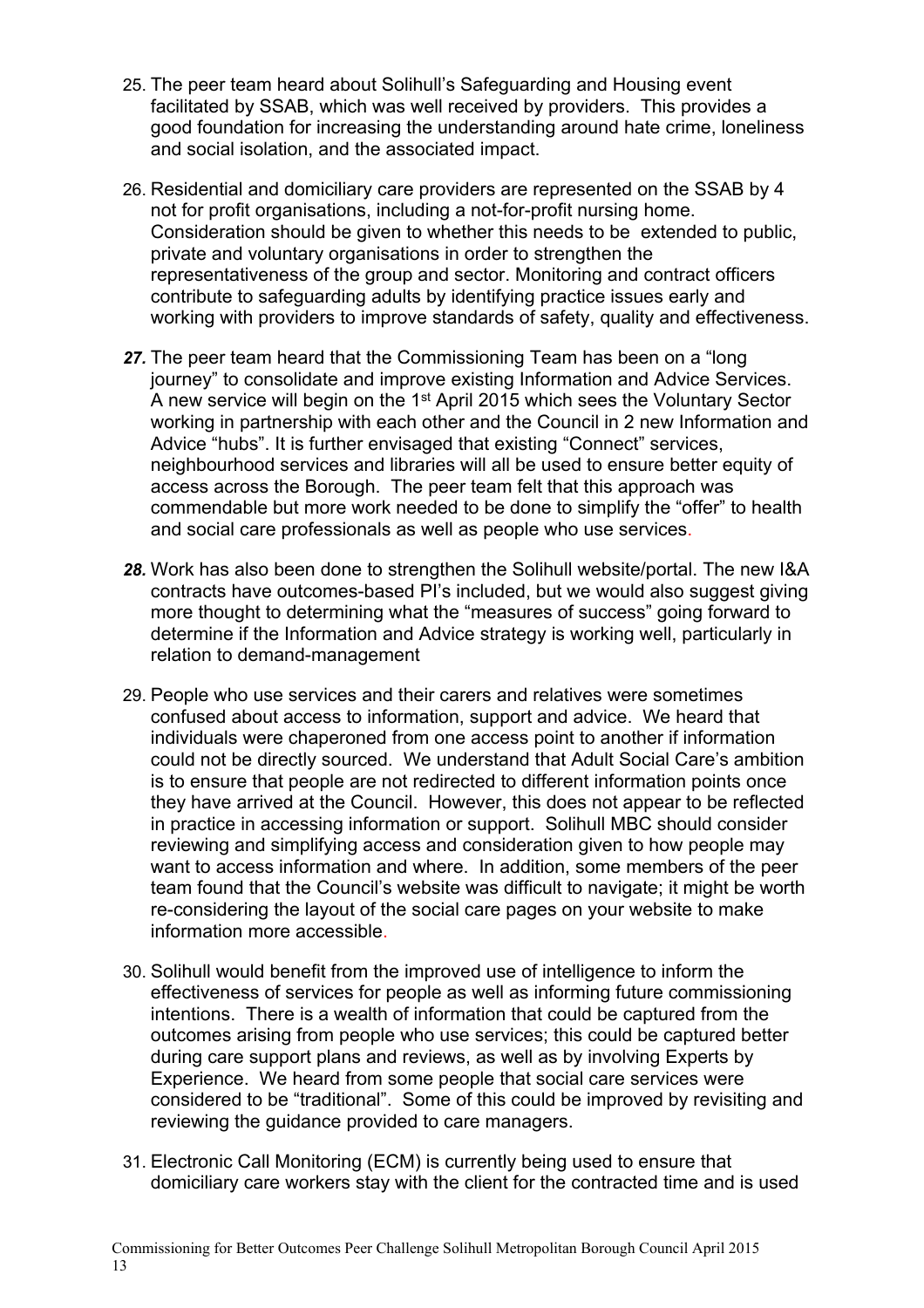to reconcile invoices/worksheets. This could lead to the perception that the Council has a very "time and task" approach and could stifle the flexibility that is sometimes required to ensure that service users meet the outcomes set out in their Support Plans. The team thought ECM could be used further as a tool for quality improvement analysis, giving more of an emphasis on person centred outcomes. At present the team's observation was that it appeared to be being used more to deliver financial efficiencies around time recording and billing than as a tool for quality improvement. Providers also raised some concern that its current use limited the flexibility to work with users in a more person centred and outcome focused way. As the team noted there were generally positive relations with providers and Solihull should consider working with providers to evolve the way ECM is used.

32. The peer team heard consistently that transition for people who use services could be improved. Transition is a complicated process, particularly for people who use services where different legislative requirements apply i.e. moving from children's social care to adult social care. The Council should consider how it can work more effectively alongside people using services, children's social care and education, to intervene at earlier timescales to capture need, and plan provision at age 14 more effectively using intelligence gathered to enable a smooth transition. Some processes appear to be for the benefit of the Council to the frustration of some families. The team heard comments that families seeking the provision of continued education and learning were asked to apply to the in borough provision first before applying for out of borough provision, even when it was widely acknowledged that the in borough provision could not meet identified need. A more needs based, user and family centred approach to commissioning would ensure the right choice would be made straight away.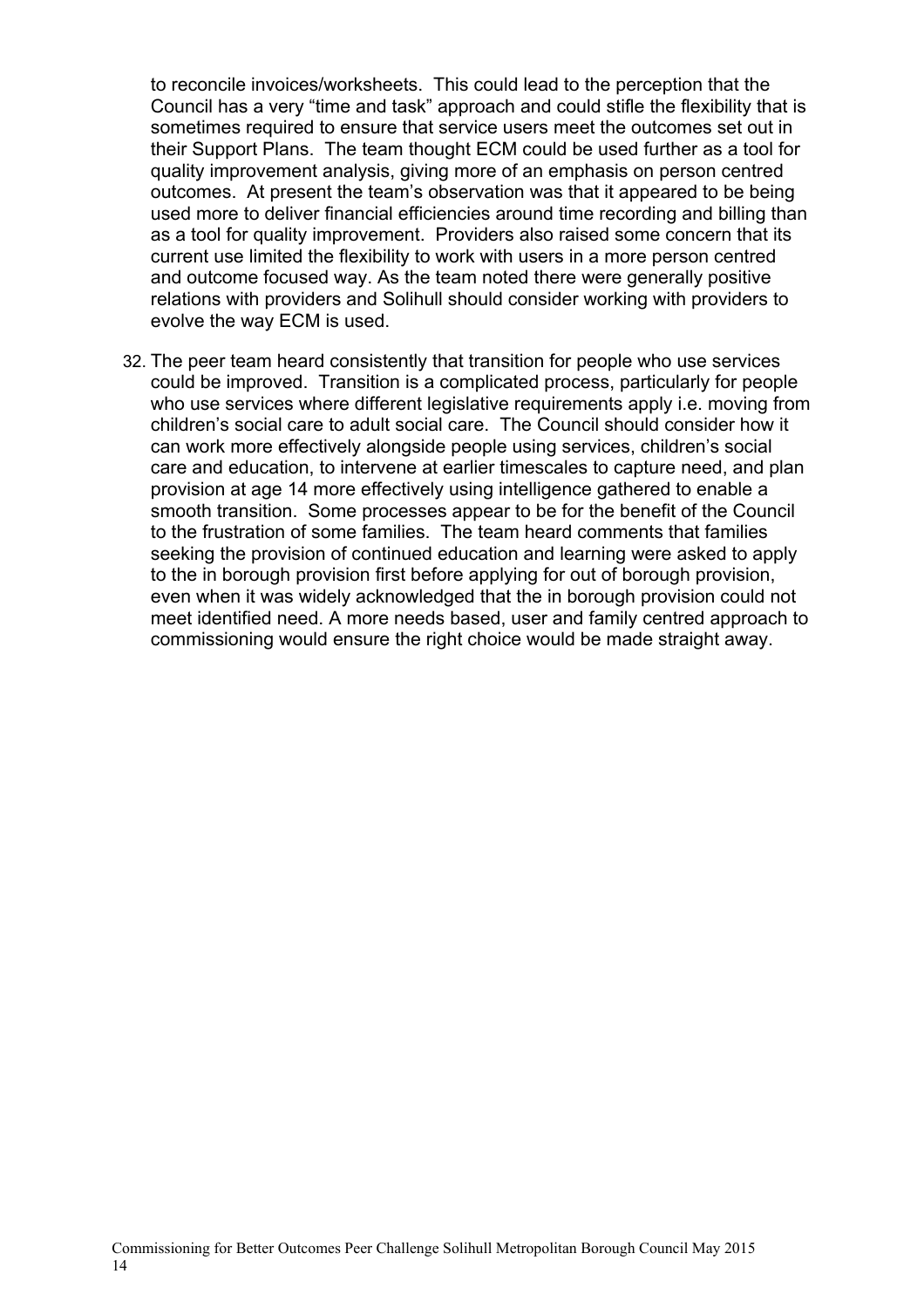## **Inclusive**

This domain recognises that people using services, carers, providers and communities are essential partners in the design, development and quality assurance of services; and that good commissioning creates meaningful opportunities for engagement.

## **Strengths**

- Commitment to Experts by Experience
- Excellent examples of collaboration between commissioners, providers, people who use services and wider Council in service development, commissioning and procurement
- Development of Hubs are a positive platform to ensure equity of access and reducing health inequalities
- Good work on raising awareness of the Care Act
- Some exemplar consultation e.g. urgent care
- Innovative partnership work e.g. Street Triage resulting in benefits for prevention, outcomes, quality and cost

#### **Areas for Consideration**

- Ensure the Early Help and Prevention offer is defined and understood by all, connecting council work in neighbourhoods to greater effect.
- Embed Wellbeing concept into commissioning to reduce and delay the need for specialist services
- Engage with the *Seldom Heard* and create opportunities to consult with all stakeholders in building community capacity, resilience and co-production
- Join up all aspects of *Making Safeguarding Personal*
- Develop use of feedback from families, carers, people who use services to diversify the offer and address identified gaps
- 33. No one can doubt Solihull's commitment to working with Experts by Experience, they have been involved in co-producing your Carers Strategy and are involved in discussions with commissioners around mental health, dementia and in the tendering process for information, advice and support Hubs.
- 34. Solihull has demonstrated that they have collaborated with providers, people who use services, and other staff in service development, commissioning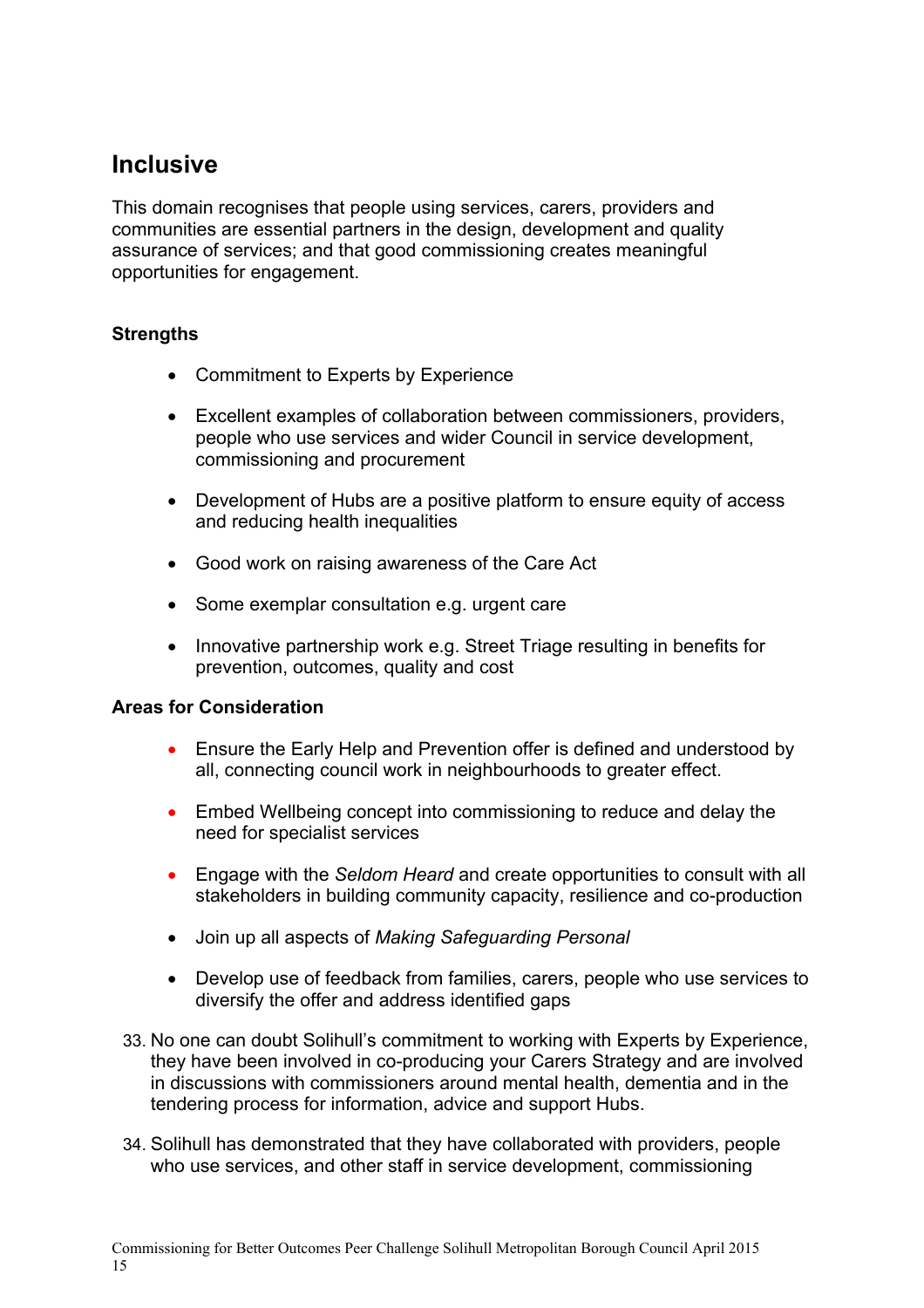particularly around developing specialist and supported housing, support planning and reviewing services for people with dementia and information and advice hubs.

- 35. We heard repeatedly about the difference that the Hubs will make to people accessing services. During the recent review of information and advice services in Solihull customers said they wanted a "one front door" coordinated approach. The peer team felt that Hubs would provide a positive platform for equity of access, promoting wellbeing, preventing and delaying the need for specialist services and contributing to reducing health inequalities within a locality model. The first pilot Hub has been opened in Chelmsley, with more hubs planned. The impact of the Hubs should become known once the performance management framework is implemented and reported into ICASS.
- 36. Solihull staff spoke of the efforts that they had undertaken to engage voluntary sector and private sector providers in training on a range of subjects, but particularly the Care Act. Recipients of the training spoke very highly of it and felt informed and appreciative of the Council for engaging them in the training.
- 37. Some exemplar consultation e.g. with urgent care with reference to the work to develop the BCF plans, although the team were surprised to hear that no pooled budgets have been agreed.
- 38. We heard from Council staff and partners of the willingness to work together, across organisational boundaries to achieve better outcomes for people and to reduce duplications across agencies. The peer team was impressed by the Street Triage scheme which has been running for 18 months and involves working collaboratively with police partners. The service involves Police Officers and mental health practitioners travelling together from 7am until 7pm to support people who may be displaying mental health needs and to prevent unnecessary police powers of s136. The outcomes to date are significant, and include a reduction in the number of mental health sections taking place, ensuring that the Place of Safety is not a police station, improving Police Officers awareness of mental health issues and transforming the way services are delivered. This successful project has now benefitted from seed funding of £250K and is now being commissioned by partners.
- 39. The peer team heard that Solihull's work on prevention was well underway. As the work on early intervention and prevention develops, it is important to make sure that all staff are aware of how they contribute to interventions at the earliest opportunity and that moving forwards that this work is driven through the Care Act., so that everyone understands the context in which they are working. Whilst there is a commitment to Early Intervention and early help that is driven by the Senior Leadership Team, there is a need for a cohesive strategy that is owned and understood by all.
- 40. In embedding the Care Act it is important that the Wellbeing Duty concept is embedded into the commissioning process to reduce and delay the need for specialist services. If this is not done, then it will be difficult to apply the wellconstructed Pyramid Strategy to your Finance Strategy. Better use could be made of Public Health expertise, analysis and interpretation of data, research and best practice to inform a clearer and more specific strategy for prevention that is linked to appropriate investment / shift in resource from higher cost to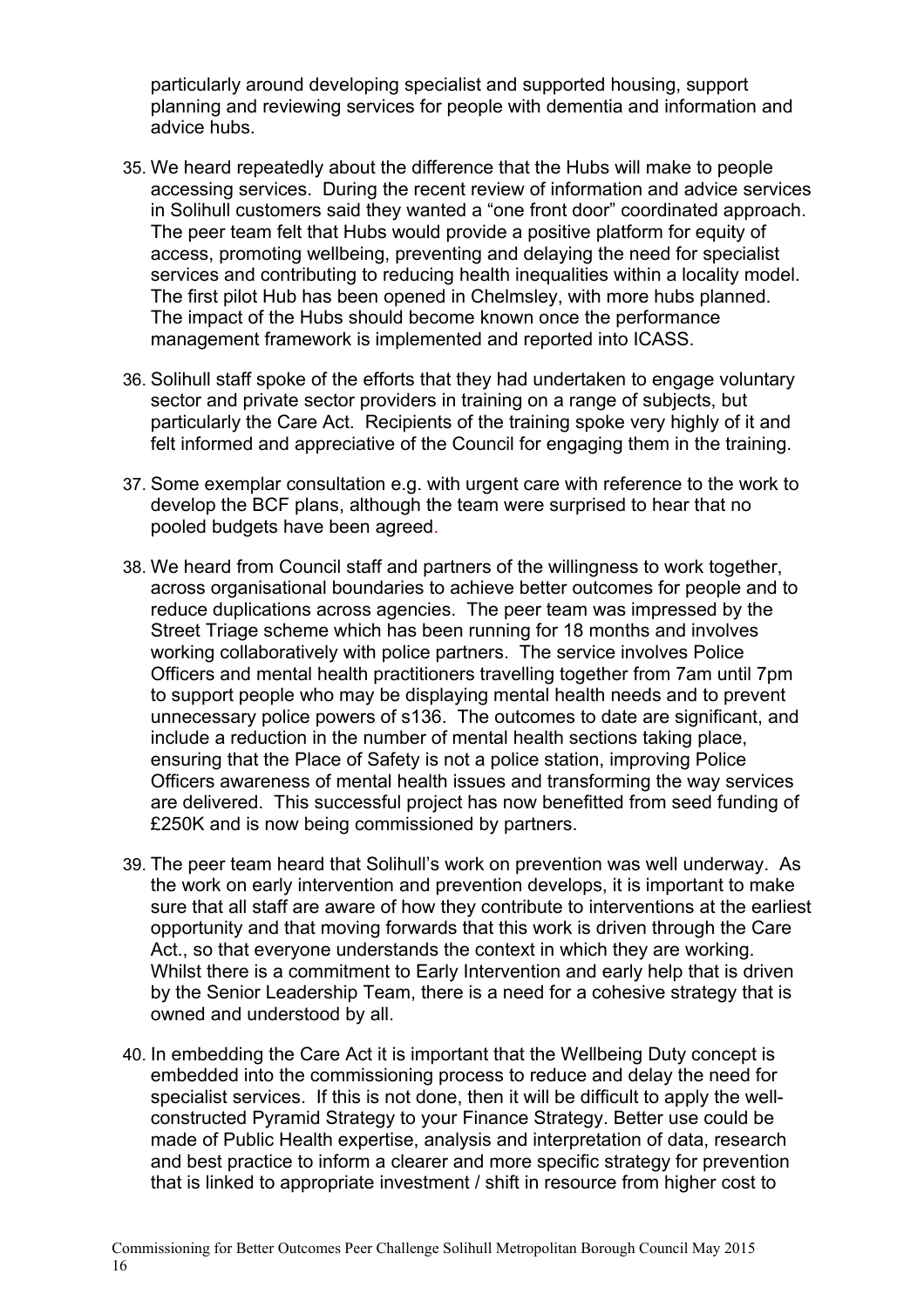lower cost and earlier intervention. It wasn't clear how risk stratification was being used or applied. Building resilient communities, supporting people to support themselves and commissioning intentions for the future need to consider investing in prevention in order to reduce and delay the need for costlier and more intrusive services later on. Consideration should be given to the investment of the Solihull pound for prevention, by building on social return on investment and understanding the true costs and cost avoidance from investment in preventative services.

- 41. The peer team felt that Solihull could be doing more to engage people in the community. Most of the engagement activity appeared to focus on older people, those with an identified learning disability and mental health clients. This view was particularly reinforced and expressed by Experts by Experience. A number of groups talked with the team about building capacity and expanding choice. By consulting with those who are seldom heard, the Council would be opening up the opportunity to build capacity within communities, resilience and co-production.
- 42. Solihull has made a commitment to Making Safeguarding Personal and has aspired to the Gold Standard. Part of the Gold Standard is ensuring that the systems and processes around adult safeguarding and adult protection are informed by the journey, voice, experience and outcomes of the individual. The SSAB has made a commitment to demonstrate improved outcomes arising from Making Safeguarding Personal and is developing systems to capture outcome and impact data.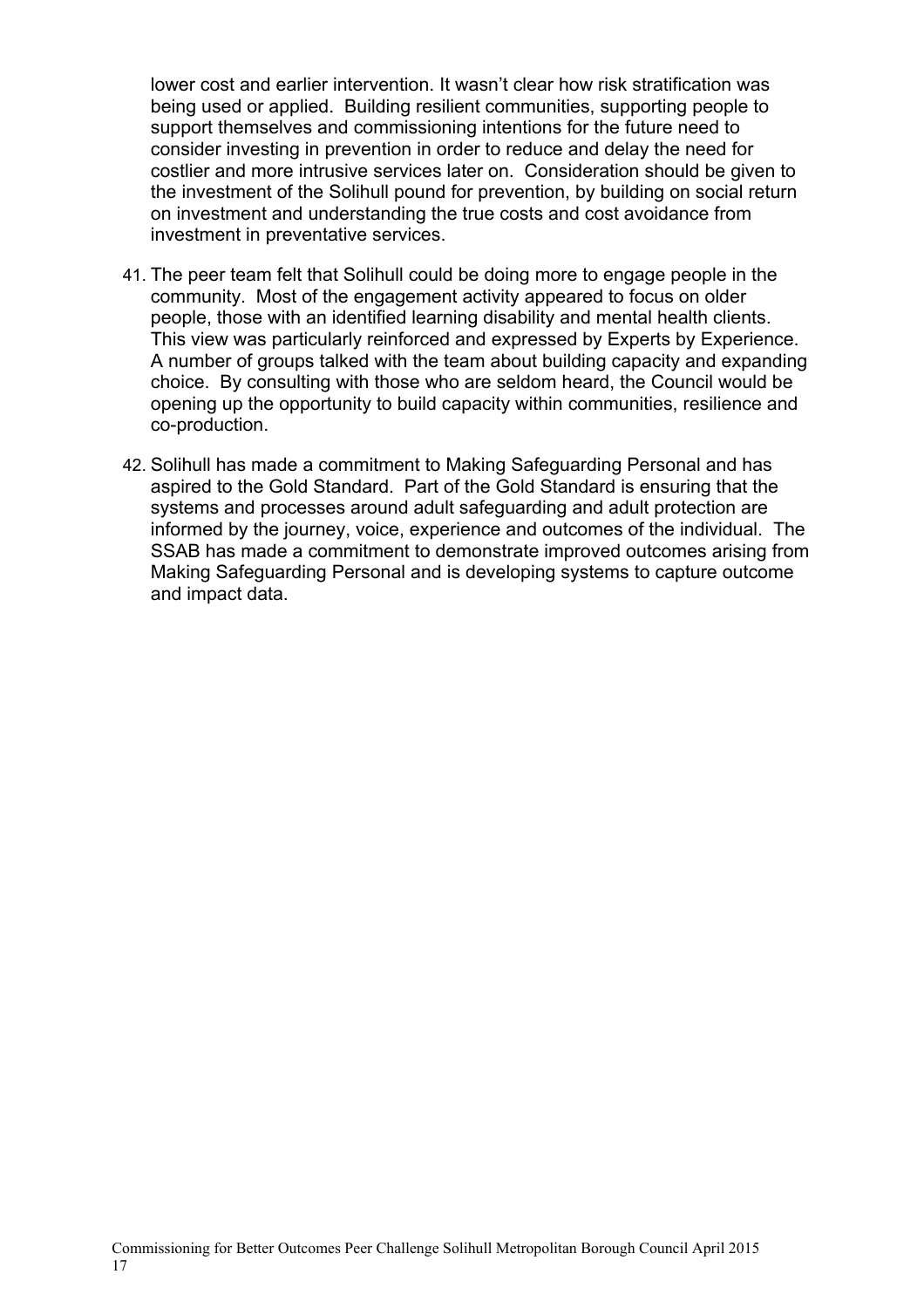## **Well led**

This domain recognises the importance of clear leadership, whole system approach, and the use of rigorous evidence to deliver 'what works'

## **Strengths**

- A well regarded and visible leadership team across the political, executive, Police and CCG seen to be open, honest, trustworthy and good to work with.
- The team is clearly focused on a whole system approach of integration and prevention with local communities through commissioning.
- We have heard that relationships with and understanding of stakeholders have improved under the Directors lead and the defining of strategic (including financial) targets.
- Focus on Solihull pound to be admired, and a commitment to integration is obvious at all levels.

## **Areas for Consideration**

18

- Continue to strengthen and rationalise governance.
- Review the scope of the Health and Wellbeing Scrutiny Board.
- Draw together your vision into plans and tools to implement action on the ground, and ensure that there is a shared understanding of what good commissioning is, with stakeholders. "Join the dots"
- Issues around how evidence is recorded, collated, analysed and informs commissioning.
- Work to continue the understanding of the money in the system and alignment with agreed system priorities.
- Enable regular provider forums "owned" by providers.
- 44. Solihull MBC has a strong and visible leadership team across the political, Executive and CCG structures. The team is well regarded by staff, partners and stakeholders. Partners have also stated that Solihull is a good organisation to work with, and that senior officers are trustworthy, honest and committed to delivering excellent services.
- 45. The management team is focused on a whole system approach of integration evidenced by ICASS. The focus is clearly on prevention with local communities through commissioning, which should make a difference to service users in

43.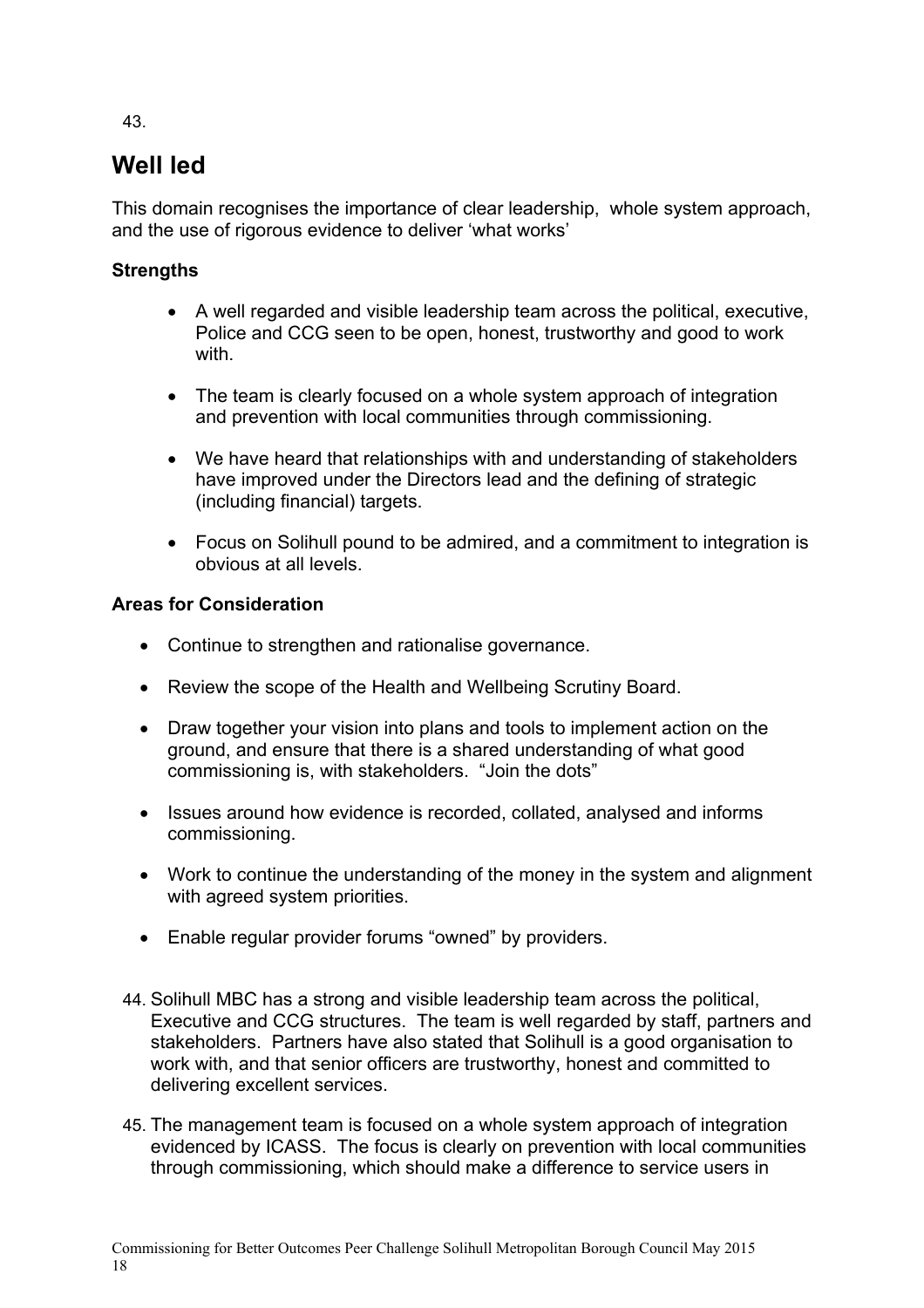terms of access, minimising duplication and improving the effectiveness of contacts with agencies. In terms of the Council and partners, the benefits will be seen with regard to increasing the buying power of the "Solihull Pound", a concept which all partners have spoken about and to which all partners are committed.

- *46.* The peer team heard that improvements have been made since the Director's arrival in post, particularly in defining both strategic and financial targets. Senior officers, partners, and providers have all spoken about the leadership provided by the Director and his passion for change. We have heard " *Solihull is a refreshing place to work, you can have an open and honest dialogue and commissioners are collaborative and approachable"*
- 47. The peer team was shown the current governance structures which were complicated and difficult to understand. Clearly complex governance arrangements mean that decision making is slow and results in lack of clarity around responsibilities for staff. Your structures for governance should be rationalised, and we understand that you are aware of this and are working towards strengthening these arrangements.
- 48. Members of your Health and Wellbeing Scrutiny Board feel overburdened with a large workload. Members feel that they can only scratch the surface of issues in a superficial way and feel they could be of more value to commissioning if they had the time to undertake more detailed evaluations. Systematic mechanisms for scrutinising consultation would help develop inclusion in commissioning.
- 49. The Peer team consider that Solihull have an opportunity to draw together the different aspects of your strategic vision for commissioning. At the time of our visit it was not always easy to see how the strategic vision was maintained as a golden thread through commissioning plans and the commissioning products you would expect to see as part of the delivery the strategic vision. Solihull should consider how it can use systems leadership to more clearly draw together its vision into plans and best practice tools within the commissioning cycle to implement action on the ground. This will be important to ensure that there is a shared understanding of what good commissioning is throughout the organisation and with wider stakeholders and provider partners to "Join the dots"
- 50. Solihull has more to do to ensure that leadership around commissioning is better informed by data. The team considers that there is more to be done to collect information, analyse it, and evidence your decisions to inform commissioning. The JSNA could be strengthened to consider trend information, prevalence and a greater depth and focus on supporting Adult Services to understand the lifestyle choices, behaviours and impact of self-funders.
- 51. As with many Councils across the country there is still more that could be done to understand how your finances are linked to your system priorities Understanding the whole amount of money in the system across all partners through the vehicle of the Health and Wellbeing Board could enable transformation, more integrated commissioning and a keen focus on shared priorities across the system. This integrated approach could deliver efficiencies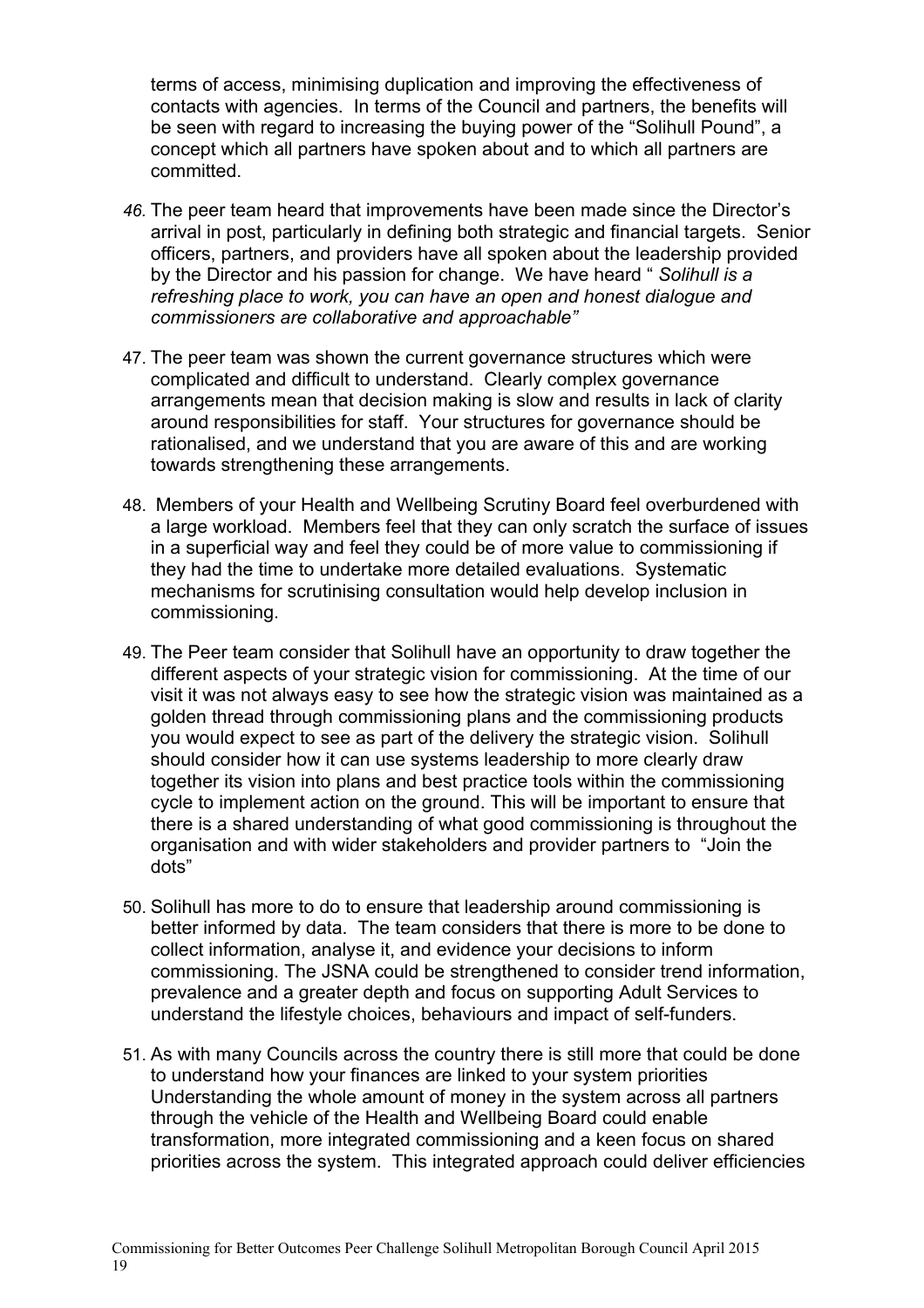and could allow greater investment in preventative services and placed based commissioning.

52. Some providers did not think that they had a valued and equal role when in discussions with commissioners. Measures should be taken to reassure providers that their views are taken into account, are valuable and are acted upon. Listening and acting on your providers feedback would result in better outcomes. It could be useful for commissioners to revisit the Provider Forum to make sure that it is being delivered in partnership with providers, and that participants have equal opportunities to engage in regular dialogue, agenda setting and debate, and for participants to feel a sense of ownership. Providers play an important role in shaping the market, and should be engaged with regularly, effectively and efficiently

## **Promotes a sustainable and diverse market place**

This domain recognises that good commissioning requires a vibrant, diverse and sustainable market and competent sufficient workforce to deliver positive outcomes and value for money

#### **Strengths**

- Support and guidance for providers including voluntary sector and small businesses on tendering, bidding and service development
- Overall, providers are positive about Solihull they want to work in and do business with Solihull
- Some good examples of workforce development
- Good examples of a focus on quality and performance through multi-agency working in some areas (Multi-agency Quality Review Group, Housing and Safeguarding)
- Some good examples of transforming services over a period of time e.g. LD supported living and further work planned e.g. Extra Care
- Contestability is applied to internal services

## **Areas for consideration**

- Systematise the use of evidence and intelligence in strategy development, the forecasting of future demand and setting of priorities in MPS/BCF/Prospectuses
- Build on positive provider relations to make better use of stakeholder feedback in commissioning intentions, service development and tendering approaches
- Develop greater commercial and business acumen and make best use of market mapping and management tools within the commissioning process
- Develop a better understanding of self funder buying power and behaviours; strengthen links with GPs and use of information, advice and guidance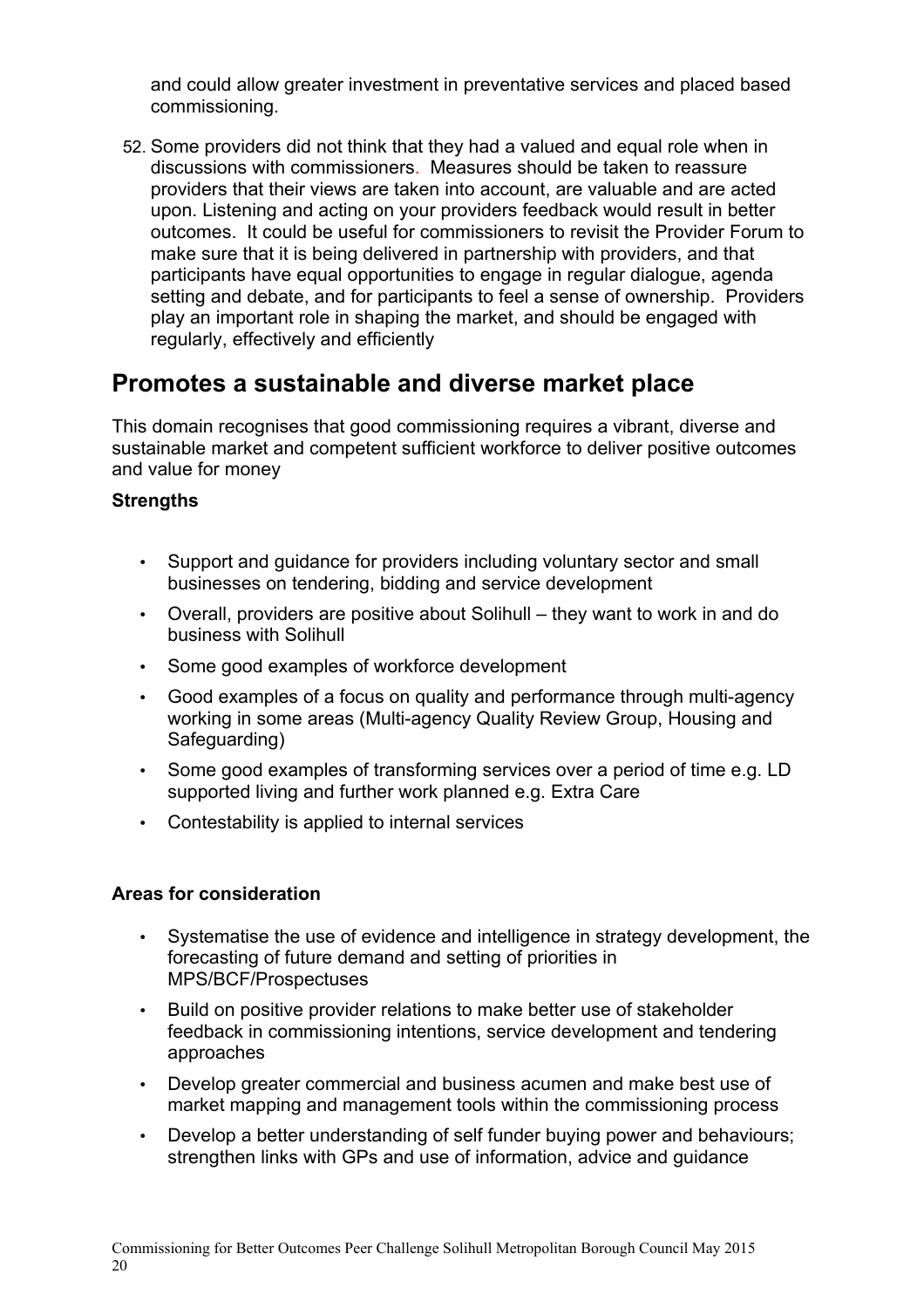- Building on 'contestability' develop a whole system view of the internal and external offer - e.g. reablement offer and pathway vs external home care
- Build greater rigor in the contractual relationship with voluntary organisations to enhance clear thinking about diversity, choice and efficiency
- 53. Solihull has provided support and training to providers, voluntary sector and small business to submit good tenders and bids, enabling them to compete effectively.
- 54. Providers want to work with Solihull and to deliver services that meet market demand. Providers are very positive about the support given by Solihull, and specifically the training provided to them around workforce issues, and Care Act training. Providers stated that they preferred to work with Solihull Council rather than neighbouring authorities, and the team thought this was a good position for Solihull to be in.
- 55. There were good examples given about Solihull having a focus on quality and performance through multi-agency working in some areas (Multi-agency Quality Review Group, Housing and Safeguarding). This means that Solihull can build a holistic multi agency picture of quality across housing and safeguarding, , within a system that enables quality issues to be managed quickly, with learning shared across partnerships.
- 56. The peer team heard good examples of transforming services over a period of time. An example of this is the Council has developed a number of LD supported living schemes and further work is planned and this has enable some younger people in transition to move straight into supported living. It is also notable that Solihull does not currently have anyone in assessment and treatment and therefore are in a strong position in terms of delivering the Transforming Care agenda.
- 57. There were good examples of developing Extra Care and Solihull has worked with a number of Housing and Care Providers in order to develop a number of Extra Care Schemes. Some of this has been driven by the increase of selffunders and people choosing to live in Solihull in their older years, however, a number of schemes have been developed to offer an alternative to residential and nursing care by providing purpose built affordable homes where people enjoy their own tenancies. Whilst Solihull has not commissioned the builds, providers of supported housing were complimentary of Solihull's strategic approach to regeneration, support with planning and co-production in relation to developing schemes that were informed by people who use services.
- **58.** There is strength in applying contestability in internal services, Solihull is demonstrating that it is working to ensure that in house services are delivering excellent and competitive and efficient services to citizens allowing it to take a balanced view on whether to directly deliver or to externally commission services based on what will deliver overall best value.
- 59. The peer team found that the use of data and intelligence could be improved to forecast and shape services. While there is some evidence of how Solihull used data for planning services and the need for future services, Solihull should consider systematising the use of evidence and intelligence in strategy development, the forecasting of future demand and setting of priorities in the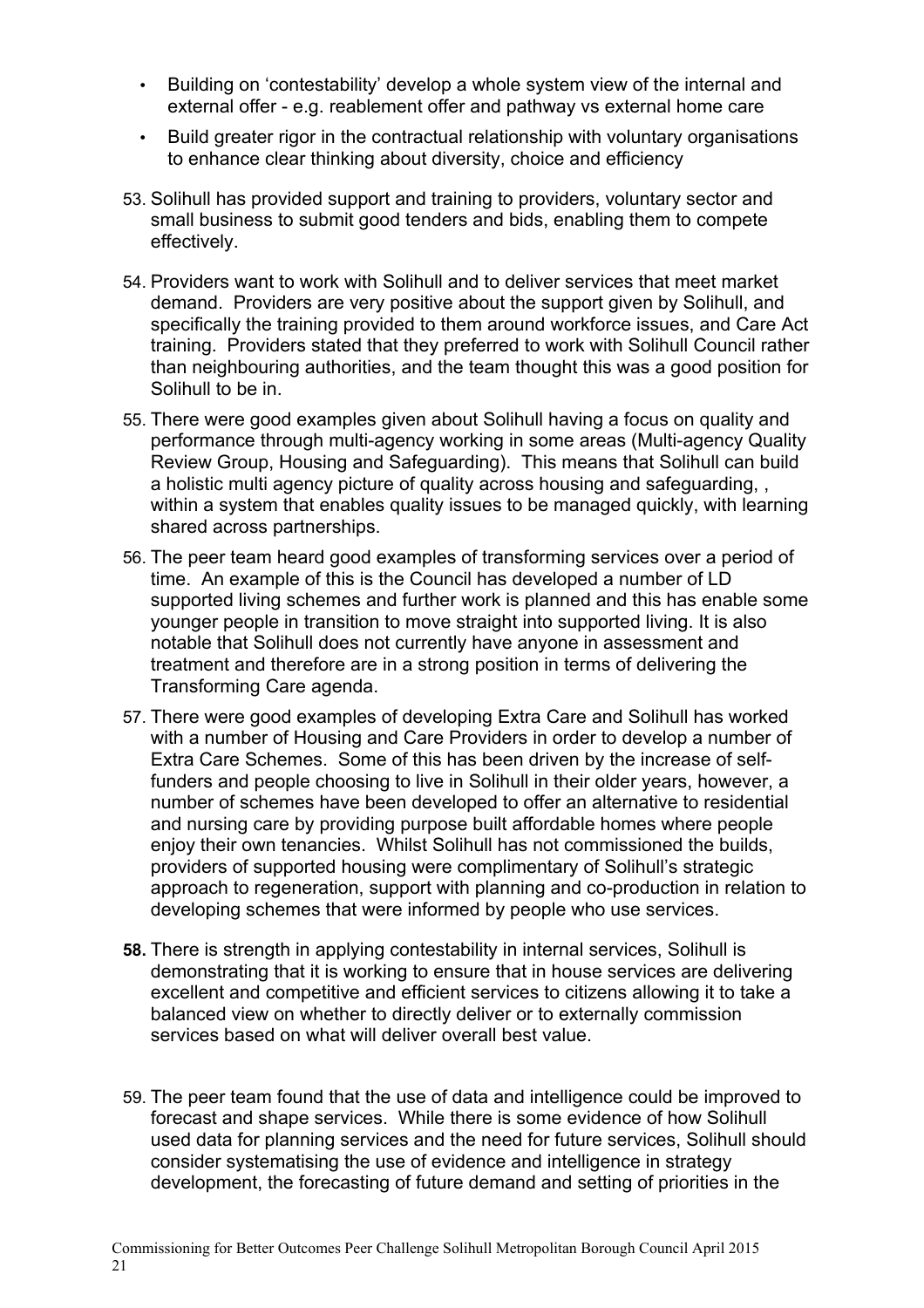MPS and BCF. In particular the team found it difficult to understand and follow the "Prospectuses" bidding process. This is an area where use of best practice in commissioning in the various stages of the commissioning cycle could be of benefit to Solihull. For example, drawing on best practice Solihull could consider developing its own tools, templates and checklists for each stage of the commissioning cycle. This would provide a trail of evidence for decision making, and clearly set out to providers what future needs were, enabling them to plan their business. It would also assist staff by providing them with a clear framework for commissioning within which they could work.

- 60. While fee-setting inevitably featured as a key topic of dialogue, Solihull is encouraged to think about how it might further incentivise providers to contribute to a wider dialogue. Regular forums should be held to focus on quality, sharing good practice and workforce development. There are incentives that could be used to make better use of stakeholder feedback in commissioning intentions, service development and tendering approaches. Solihull could consider using tools available e.g. Draft Sustainability Toolkit to more systematically understand the provider market.
- 61. There are positive messages from providers that they want to work in Solihull and the Council has the opportunity to secure great benefit from this positive view the provider market has of the Council. However, some officers feel that the market has not driven 'what we need to do' so Solihull could consider investing time and effort into better understanding provider business models, their motivations and how they view the regional local authority commissioning market and why they wish to work in Solihull over other areas. This will be important in allowing Solihull to work collaboratively with providers whilst still negotiating arrangement that deliver excellent outcomes, value for money and that are sustainable given the very real local workforce challenges the area faces for social care staff.

There is an opportunity to develop greater commercial and business acumen with a particular focus on how social care provider businesses operate. Solihull could further explore different ways to engage with the business community to understand how the business sector is driven. This could be particularly important in relation to the providers delivering care solutions to the sizeable self funder market. Investing time and expertise to engage with self funders and the providers developing and delivering services for the self funder market may allow Solihull to develop a different and more direct relationship with these providers with the aim of establishing arrangements that create greater mutual benefit.

Solihull should consider developing a better understanding of self-funder buying power and behaviours; Self funders are often advised to purchase their health and social care support by primary care services, which are usually GP's. The links with GPs should be strengthened and self-funders targeted so that they make good use of available information, advice and guidance. A strengthened connection with primary care could help the Council to build the markets that self-funders want. Solihull could consider using a programme such as 'Home Truths'.

62. Solihull's in house services have to pass the Contestability test, i.e. who is best placed to deliver services. If this is to be in house services, then thought must be given to how the service could improve. We were told, "What matters is what works". This was considered by the team to be good practice.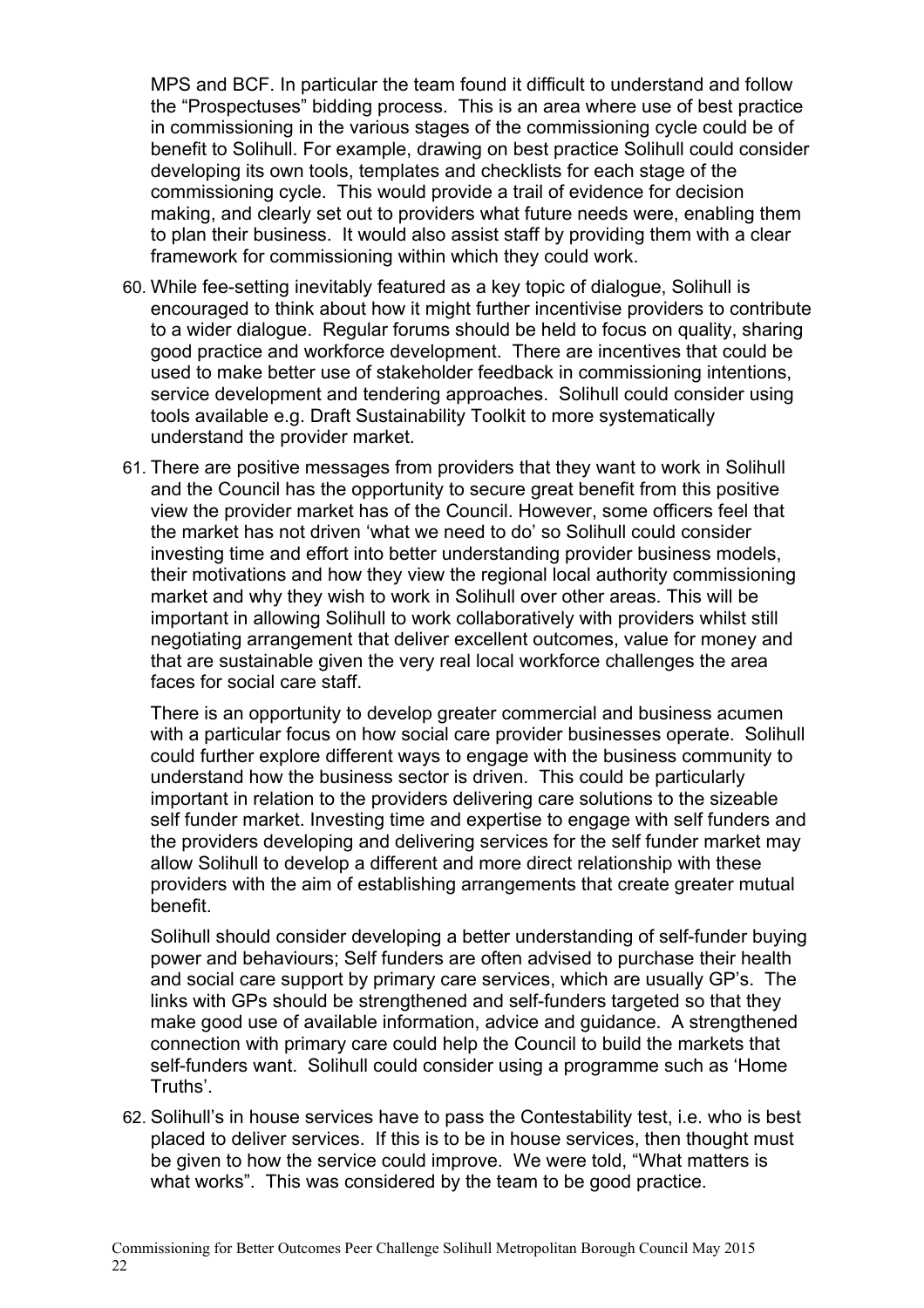## **In Solihull, How well equipped are the council to effectively shape the market for care, support and wellbeing?**

#### **Strengths**

- Major changes being planned and managed (e.g. BSMHT, Home Care, transformation *via BCF and ICASS*
- Work in progress to assess and scope the scale and impact of self funders on the care and support market
- Improving relationship between providers and the Council and Experts by experience are keen to work with the Council to shape the market, but more to be done to collaborate with primary care and to incentivise providers to engage
- Good foundations for developing Solihull model of wellbeing using community development and children's services concepts but this needs to be joined up with public health

#### **Areas for consideration**

- PB and Direct Payments (DP) are clearly in place, but more needs to be done to articulate menus of options for spend, and stimulate the development of micro providers.
- The Council needs to develop a way for care support plans and reviews to inform commissioning plans to shape markets
- More needs to be done to consider the contribution from primary care to shape and influence commissioning and market shaping, and to keep developing options for joint health and care commissioning.
- Enable intelligence about self-funders choices to inform commissioning and the shape of markets
- 63. We heard from officers and partners about the major changes that are currently being planned and managed in Solihull. In particular we heard about the home care transformation that was underway though the Better Care Fund and ICASS which is making a difference especially in encouraging staff from health and social care to work together to ensure that the customer journey is as seamless as possible. Transformation is shared by partners which strengthens the process and ability to deliver wide scale multi agency change on an ambitious agenda.
- 64. Solihull is very much aware of the impact of self-funders on the care and support market. The Council is in an unusual position because of the large numbers of individuals living in Solihull able to fund their own care and support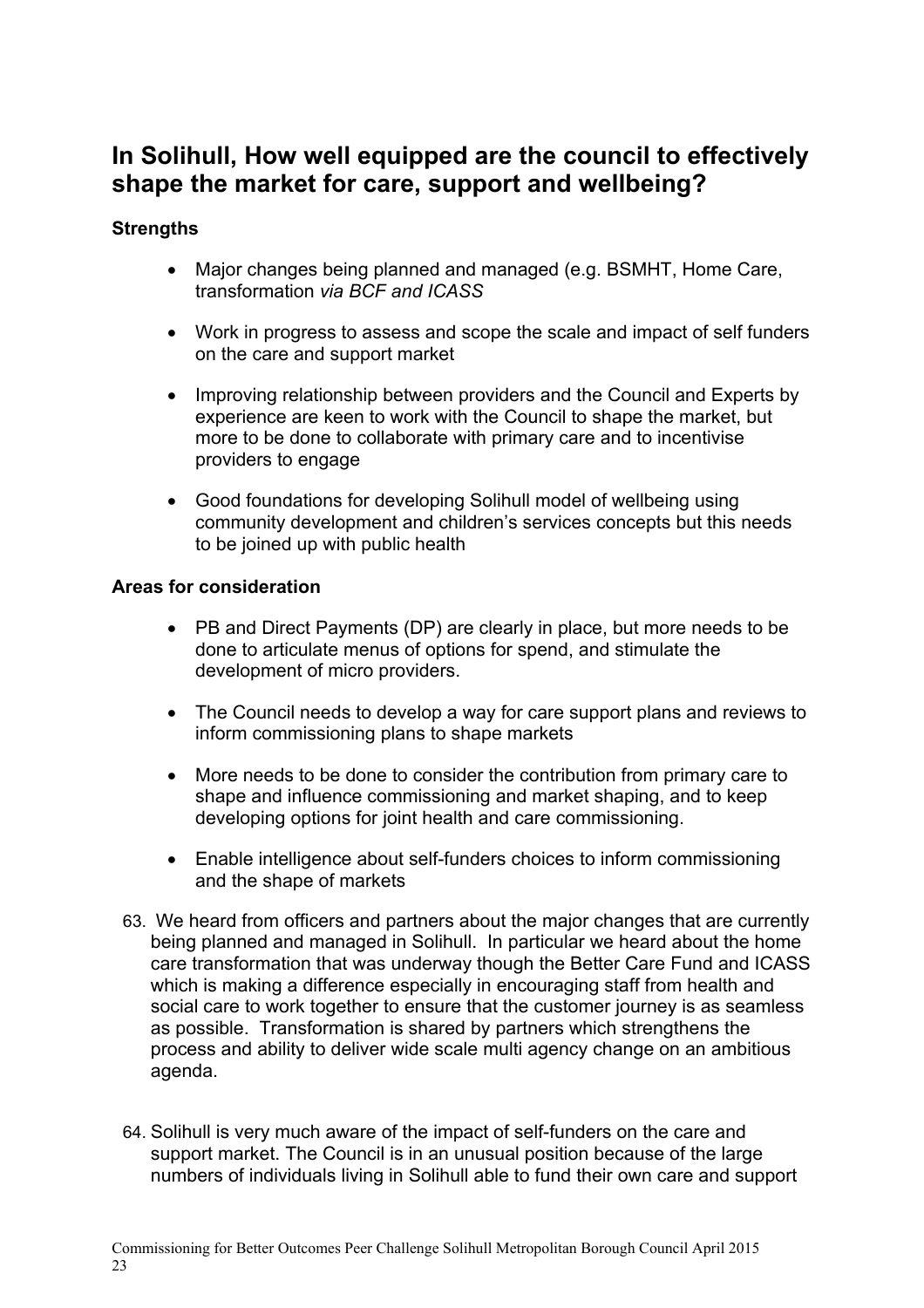needs. This means that self-funders are in a position where they can shape the care market. The Council has recognised the need to better understand the impact of self-funders on the market and more work to assess the scope, scale and impact of self funders would be beneficial in order to actively market shape, and drive efficiencies. This means that the Council can better work with providers to plan future support, be prepared for the implementation of the "care cap" and to ensure services are fit for purpose and of a high quality, regardless of the funding mechanism. There may be some benefit to Solihull Council in applying some of the best practice tools currently available for analysing this area of the provider market to enable better engagement. Solihull should consider drawing on the Council's corporate commercial expertise who are able to engage and secure mutual benefit from big local employers, and apply the same commercial approach to the self-funder care home market and the providers who operate in this market.

- 65. The Council is beginning to work with care providers and Experts by Experience to shape the care market, which is excellent practice. However, the team felt that more should be done with primary care providers and in particular GP's to begin to understand what patients were presenting with at surgeries and other primary care settings and to work more collaboratively with providers to deliver support that targets early intervention and prevention.
- 66. The Council is setting good foundations for wellbeing, e.g. a senior leadership commitment to community resilience and growth, skills to employability, active focus on regeneration, a focus on raising aspiration and reducing health inequalities. The Council gave examples of joined up working between Children and Adult Services and have considered how the learning from the Families First initiative and the Early Help Strategy for children could inform the prevention and early intervention strategy for adults. However there is further work to be done within the Council to ensure that all officers, including officers based in Public Health, understand the role they play in promoting wellbeing, under the Care Act.
- 67. We heard from carers and people who use services that Personal Budgets (PB) were in place and were being managed. However, individuals using PB's were unclear about the extent and availability of services which could be used by them. The team would ask the Council to consider developing a menu of support options that clearly outline the different services available and how they could be accessed.
- 68. The team heard that information coming from the reviews of people that used services were not routinely feeding into the planning and commissioning of services. The data arising from reviews and care management is important information for planning and shaping services and the Council should ensure that this is captured and fed into future Commissioning Plans.
- 69. Data coming from primary care services, and self-funders should similarly be informing and shaping future services and should be fed into Commissioning Plans.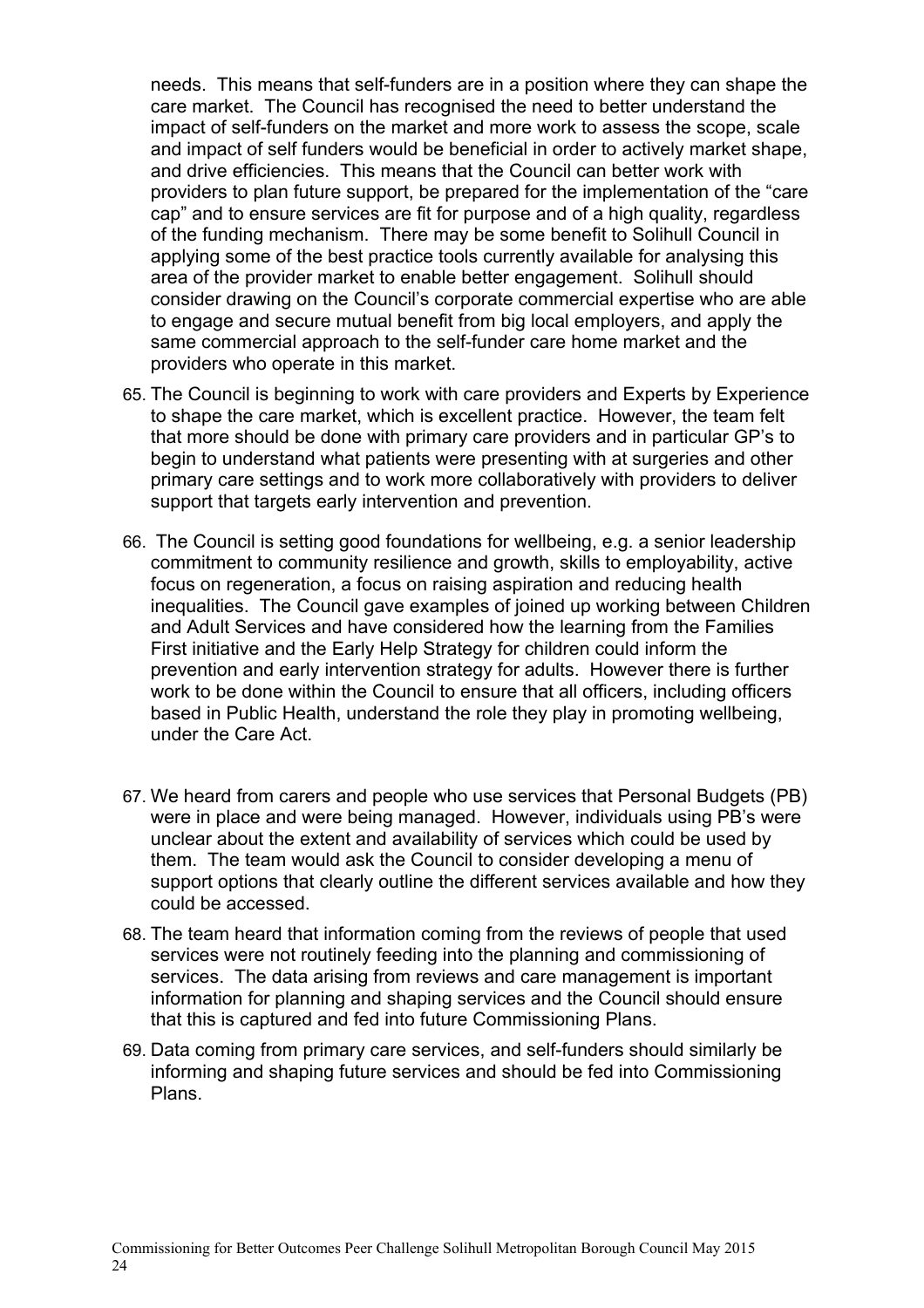## **Given the recent realignment of leadership portfolios in Solihull, what recommendations could be provided for the future organisation of commissioning activity to achieve better outcomes?**

#### **Focus**

- Review and simplify your governance and decision making structures.
- Quantification build on, and share BCF and ICASS use of data, public health intelligence in commissioning strategies.
- Ensure you understand providers' business perspectives to incentivise their engagement.
- Articulate and define your commissioning tools and products. so you can clearly demonstrate that you are consistently and systematically delivering all parts of the commissioning cycle to expected standards.
- 70. Many of the above recommendations that the peer team arrived at to answer this specific question posed by Solihull MBC have been picked up in the body of the report within the domains of the Commissioning for Better Outcomes in Commissioning Standards. The paragraphs below emphasise points already made.
- 71. The peer team would recommend that when considering aligning commissioning functions in leadership portfolios, the critical importance of ensuring strategic commissioning is strongly informed by micro commissioning, via care managers or by people using services accessing direct payments or by self funders is given priority. For the current alignment, the team feel this is a risk for Solihull and would recommend Solihull reflect how they can make this imperative a reality.
- 72. Given Solihull's commitment to moving towards joint commissioning for patients using health and care services it is suggested the council should consider how the current alignment will facilitate a integrated person centred approach
- 73. The peer team was shown the current governance structures with particular reference to the care pathway but in this leadership alignment found structures complicated and difficult to understand. The complexity of your governance arrangements are confusing and should be simplified in order to clarify your decision making structures.
- 74. Solihull has gathered data and intelligence but there is further work to be done to more clearly advise Providers on requirements, scale and volume, standards and evidence decision making around commissioning with the data gathered. There is still more data to be gathered, from providers and self funders to further inform strategies, and to share with your partners.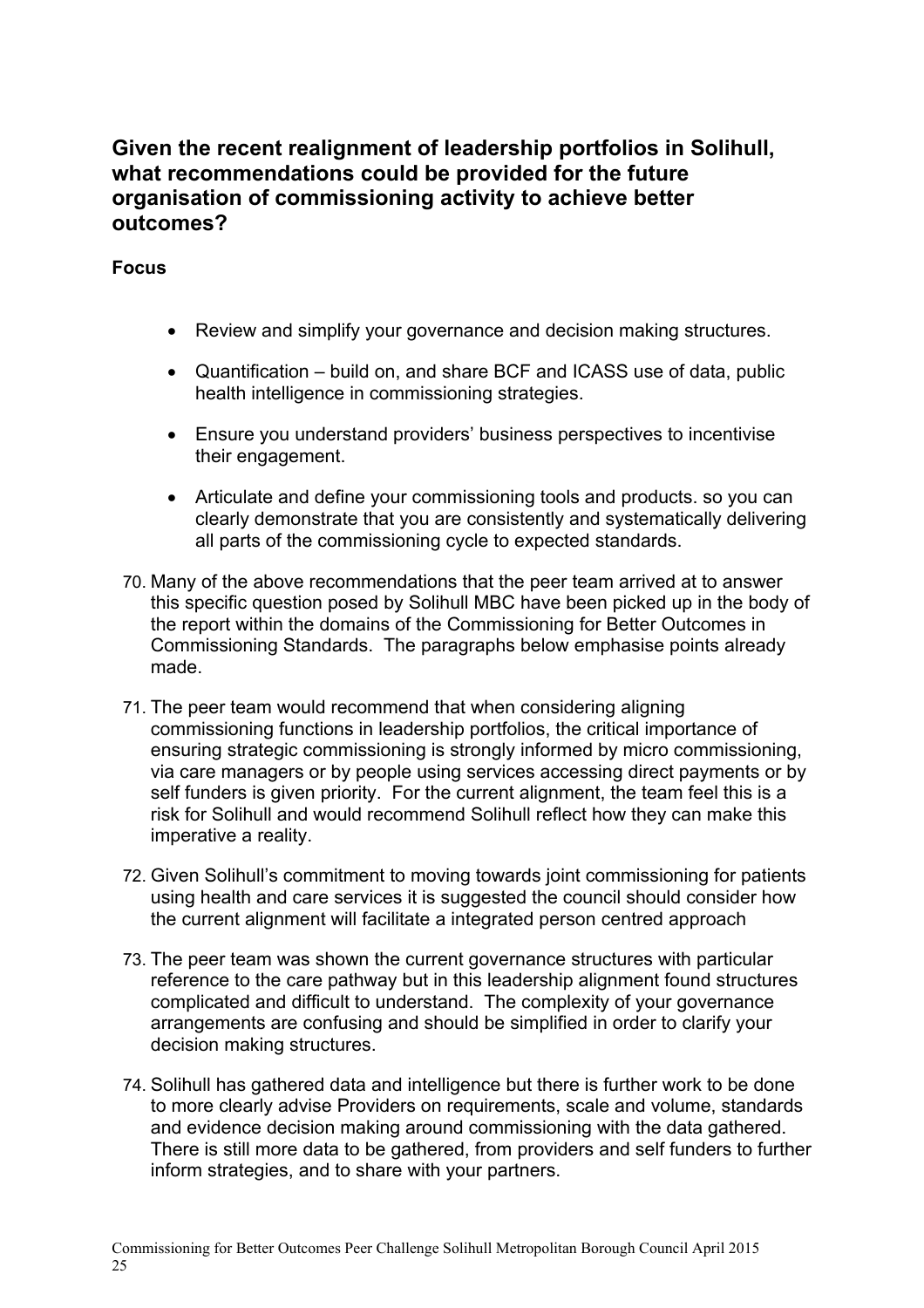- 75. Providers are keen to work alongside Solihull Council; it would benefit all parties if providers could be incentivised to engage further so that the Council could better understand what drives providers and how the market could be shaped in collaboration with them.
- 76. The process of commissioning requires systemisation, so that officers are clear what products are required and each stage of the commissioning cycle. It would be helpful if clear guidelines around how officers from different disciplines and backgrounds contribute to the commissioning process and how all parts of the commissioning cycle connect to achieve decisions for service delivery. Clear standards for commissioning should be set out, and followed routinely.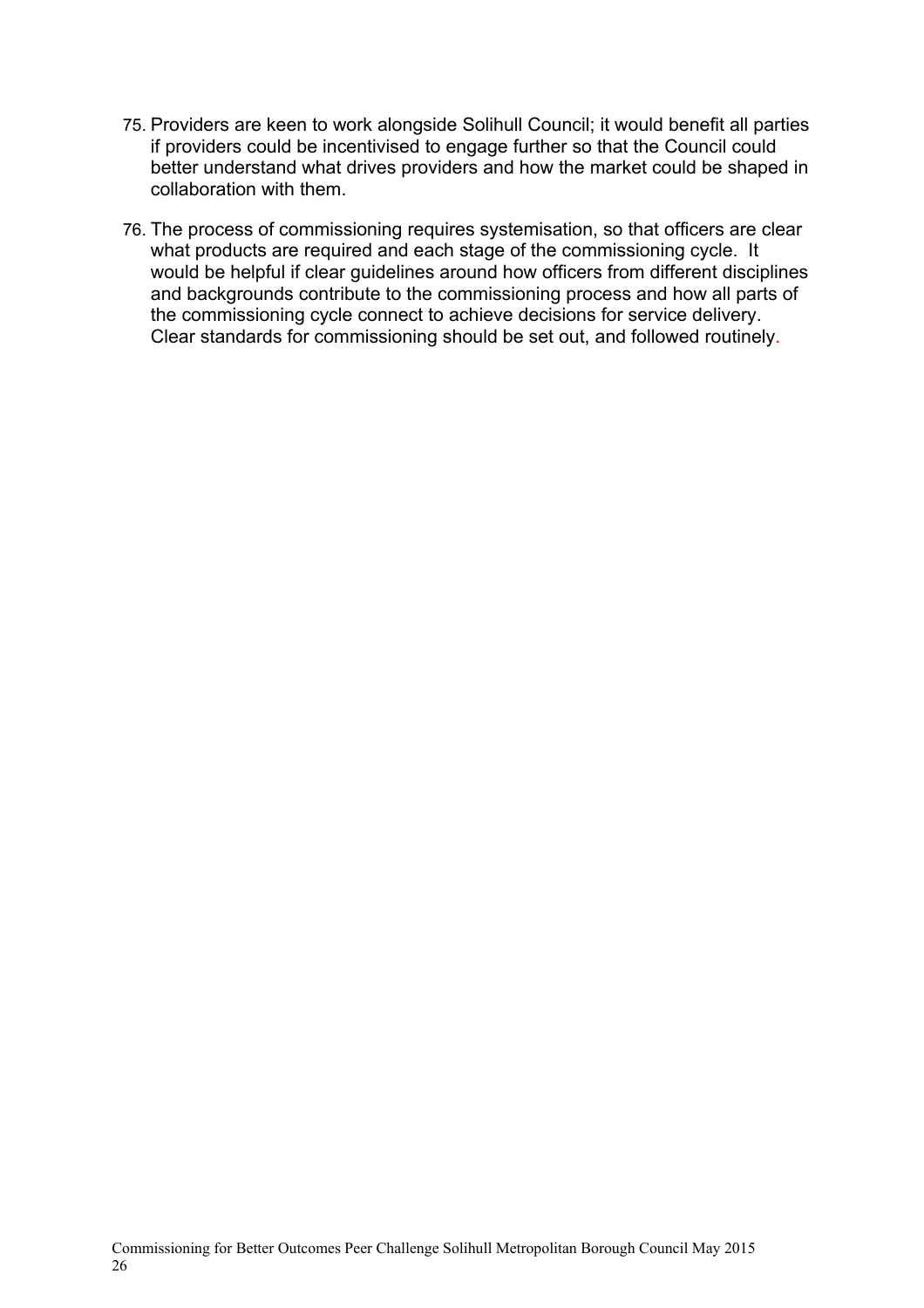## **What are the main challenges?**

- Ensuring person centred, outcome focused care requirements inform future commissioning and care management intelligence.
- Stimulating the development of a strong market of micro provides to enable an agenda of choice and control, particularly personal health budgets.
- Articulate the Solihull pound, particularly in terms of prevention
- 77. Solihull has a significant number of self funders and potential self funders who influence the price and availability of core services and could be a strong force to shape markets. There is a major challenge to understand this customer base, and find ways to communicate and influence their buying activities. There is also an urgent need to understand the scale, and intentions of this cohort.
- 78. Solihull also has a challenge of working with primary care to ensure people who may need services are strongly encouraged to try services that can maximise independence in the first instance.
- 79. The team thought that Solihull should begin to articulate how the Solihull pound could be better used for prevention. This may be a challenge for Solihull because of the work involved in gathering evidence about prevention service gaps informed by people who may need wellbeing services, and by providers and self-funders.
- 80. The team thought that Solihull was underway with a culture change to drive personalised innovative care, and there were excellent examples of innovation e.g. Street Triage. Nevertheless, the team heard that services were on the whole still very traditional in Solihull.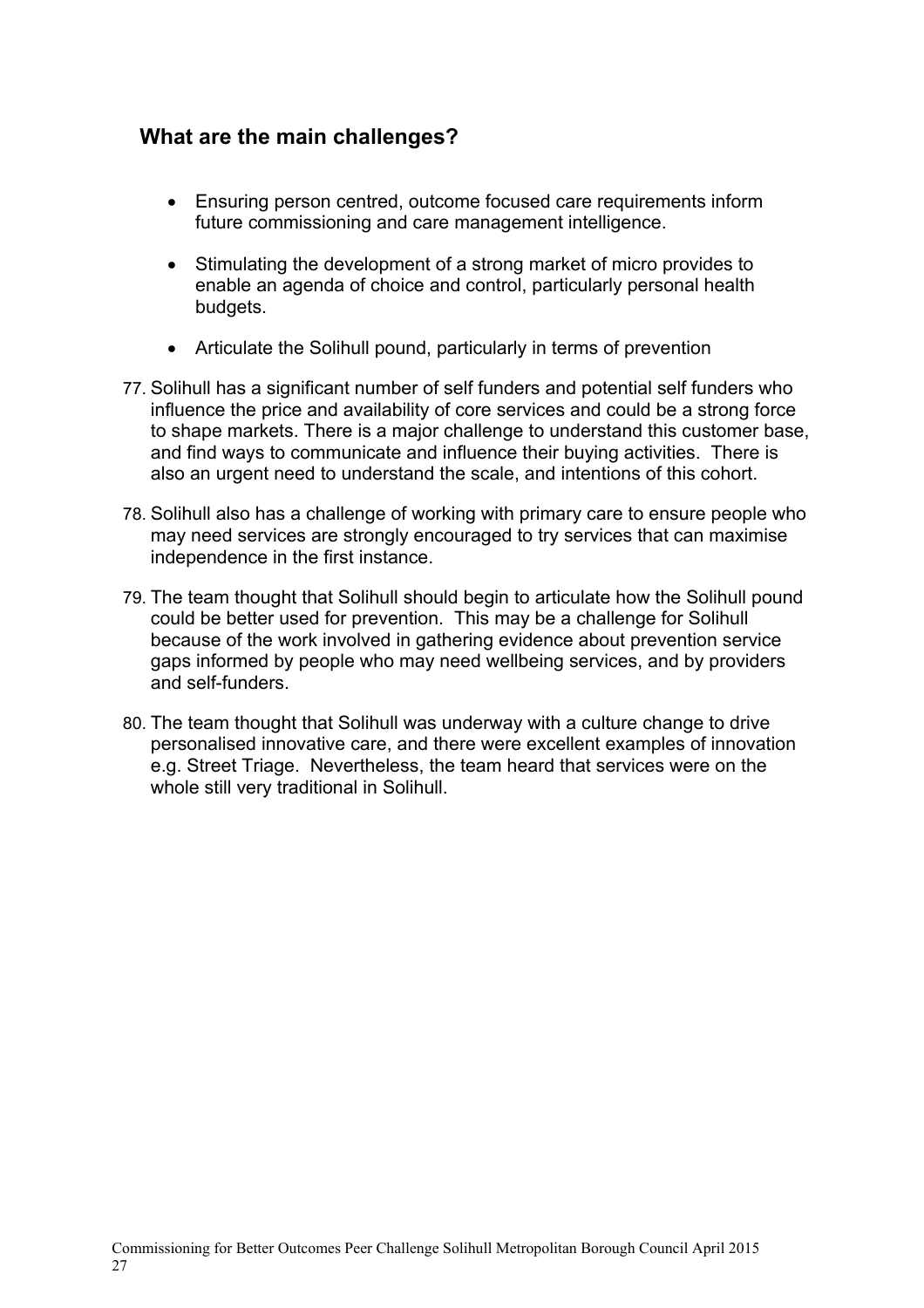## **Contact details**

For more information about the Commissioning for Better Outcomes Peer Challenge at Solihull Metropolitan Borough Council please contact:

**Venita Kanwar** Associate **Local Government Association** Email: [venita.kanwar@yahoo.co.uk](mailto:venita.kanwar@yahoo.co.uk) Tel: 07865999508

For more information on adults peer challenges and peer reviews or the work of the Local Government Association please see our website [http://www.local.gov.uk/peer](http://www.local.gov.uk/peer-challenges/-/journal_content/56/10180/3511083/ARTICLE)[challenges/-/journal\\_content/56/10180/3511083/ARTICLE](http://www.local.gov.uk/peer-challenges/-/journal_content/56/10180/3511083/ARTICLE)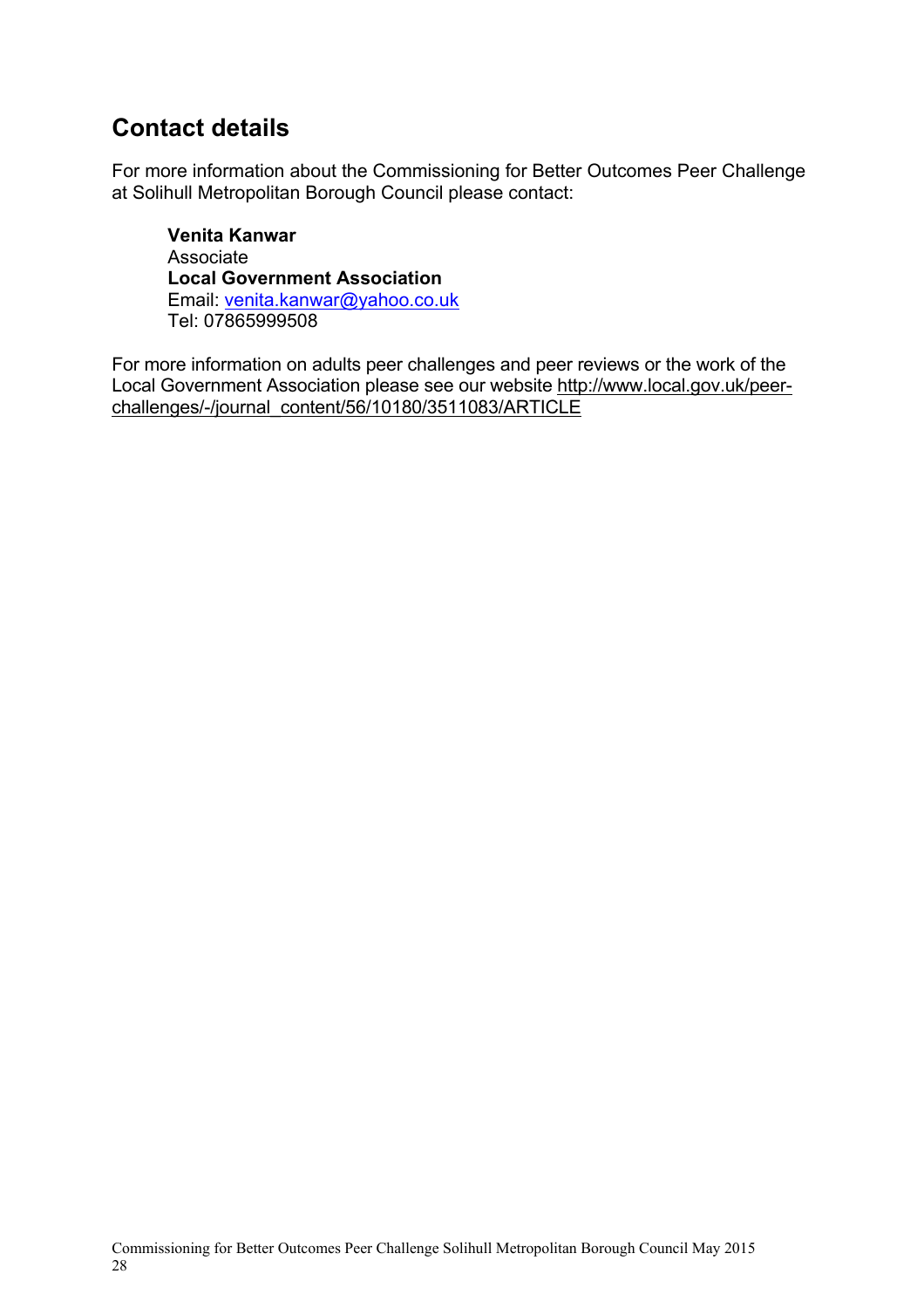## **Appendix 1 –Commissioning for Better Outcomes Standards**

| Domain                                             | <b>Description</b>                                                                                                                                                                                                                             | <b>Standards</b>                                                                                                         |
|----------------------------------------------------|------------------------------------------------------------------------------------------------------------------------------------------------------------------------------------------------------------------------------------------------|--------------------------------------------------------------------------------------------------------------------------|
| Person-centred and<br>outcomes-focused             | This domain covers the quality<br>of experience of people who<br>use social care services, their<br>families and carers and local<br>communities. It considers the<br>outcomes of social care at both<br>an individual and population<br>level | 1. Person-centred and focuses<br>on outcomes<br>2. Promotes health and<br>wellbeing<br>3. Delivers social value          |
| Inclusive                                          | This domain covers the<br>inclusivity of commissioning,<br>both in terms of the process and communities<br>outcomes.                                                                                                                           | 4. Coproduced with local<br>people, their carers and<br>5. Positive engagement with<br>providers<br>6. Promotes equality |
| Well led                                           | This domain covers how well<br>led commissioning is by the<br>Local Authority, including how 9. Uses evidence about what<br>commissioning of social care is works<br>supported by both the wider<br>organisation and partner<br>organisations. | 7. Well led<br>8. A whole system approach                                                                                |
| Promotes a sustainable and<br>diverse market place | This domain covers the<br>promotion of a vibrant, diverse<br>and sustainable market, where<br>improving quality and safety is<br>integral to commissioning<br>decisions.                                                                       | 10. A diverse and sustainable<br>market<br>11. Provides value for money<br>12. Develops the workforce                    |